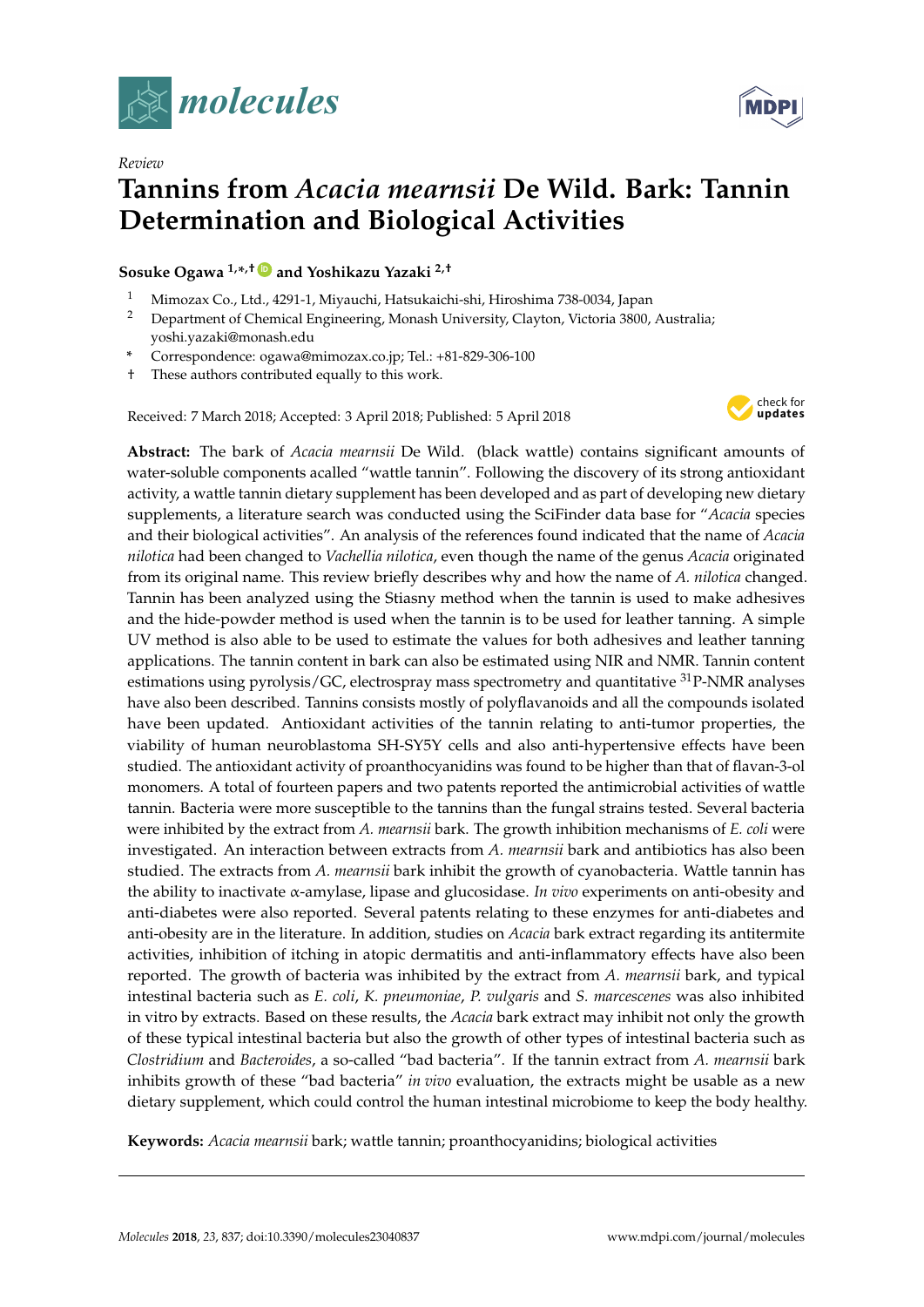## **1. Introduction**

The bark of *Acacia mearnsii* De Wild. (black wattle) contains significant amounts of water-soluble components, known as "wattle tannin", which has been used for producing tanned leather for more than one hundred years and for the manufacture of water-resistant and structural wood adhesives for more than fifty years. Based on the initial discovery of the extremely high superoxide scavenging activity (SOSA) of the hot water extract from the bark of *A. mearnsii* De Wild. in 2002 and following a series of toxicity, safety and biological tests of the wattle tannin, including inhibition of lipase and α-amylase, a wattle tannin dietary supplement was developed in 2007. Since then, a supplement for human health has been marketed as ACAPOLIA<sup>®</sup> in Japan [\[1\]](#page-13-0).

In order to explore additional possibilities for the use of wattle tannin in dietary supplements, a literature search using the SciFinder database (produced by Chemical Abstracts Service) was undertaken. A total of 489 references was found when the keywords "*Acacia*" and "biological activity" were searched (search performed on 13 June 2017). After a careful reading of those references on *Acacia* species and their biological activities, an important event was recognized. In spite of the fact that the name of the genus *Acacia* was derived from the name of *Acacia nilotica*, in 2013 the name of this particular plant was changed to *Vachellia nilotica*. This name change is critical for anyone searching the literature for the biological properties of *A. nilotica* where apparently there has been nothing reported after 2013. The new *V. nilotica* species name must be used to obtain data published after 2013. Consequently, a literature search (performed on 29 August 2017) on *A. mearnsii* as a keyword was conducted resulting in a total of 369 found references. This review briefly describes the historical events of the species name change of *A. nilotica* and then the determinations of wattle tannin from *A. mearnsii* bark and its biological activities with a view to developing new dietary supplements.

#### **2. Taxonomy of** *Acacia*

## *2.1. Acacia Mearnsii and Acacia Nilotica (Origin of the Genus "Acacia")*

*A. mearnsii* De Wild. (black wattle) belongs to the family Fabaceae (pea family) and is a fast-growing native tree, which occurs naturally in south-eastern Australia. The genus *Acacia* contains over 1000 species, just behind the largest genus in the Fabaceae family, *Astragalus* which contains over 3000 species [\[2\]](#page-13-1).

According to Kew*science*, Plants of the World online [\[3\]](#page-13-2), *A. nilotica* (now *V. nilotica*) was used in medicine during the early Egyptian dynasties some 3500 years ago. Pedanius Dioscorides (a Greek physician and 'father of botany', ca. 40 to 90 A.D.) described a preparation of extracts from the leaves and fruit pods of a plant in his book on "Medicinal Material" and he called it 'akakia', from which the name of the genus *Acacia* originated. *Acacia* was formally adopted by Miller [\[4\]](#page-14-0) in a paper describing 24 African and American species. However, his generic concepts were so broad that a number of his species are no longer accepted as belonging to the genus *Acacia.* Prior to Miller, the name *Acacia* had been widely used in pre-Linnean literature [\[5\]](#page-14-1). Linnaeus [\[6\]](#page-14-2) had placed 39 species in the genus *Mimosa* and two of these species were *Mimosa scorpioides* and *Mimosa nilotica*; these taxa were subsequently transferred to *Acacia* and *Acacia scorpioides* is now considered to be conspecific with *A. nilotica* [\[7\]](#page-14-3).

There are some 1350 species of *Acacia* found throughout the world and approximately 1000 species found in Australia, where it is commonly known as "wattle". *Acacia* is the largest genus of vascular plants in Australia [\[8\]](#page-14-4). Based on morphological, palynological and biochemical characteristics, Pedley [\[9\]](#page-14-5) in 1986 proposed that the genus *Acacia* could be divided into three genera: *Acacia* (161 species), *Senegalia* (231 species) and *Racosperma* (960 species). Although *A. nilotica* belongs to the smallest genus *Acacia*, since it was not only native to Africa but also named as the first *Acacia* species, South Africans believed that the name of "*Acacia*" should be retained to include *A. nilotica*. In contrast to this view, there are 960 species belonging to the genus *Racosperma* and most species are found in Australia. Australians believed wattles (*Acacia* species) to be an Australian icon, so that a proposal to keep the name *Acacia* instead of *Racosperma* for the Australian *Acacia* plants was made in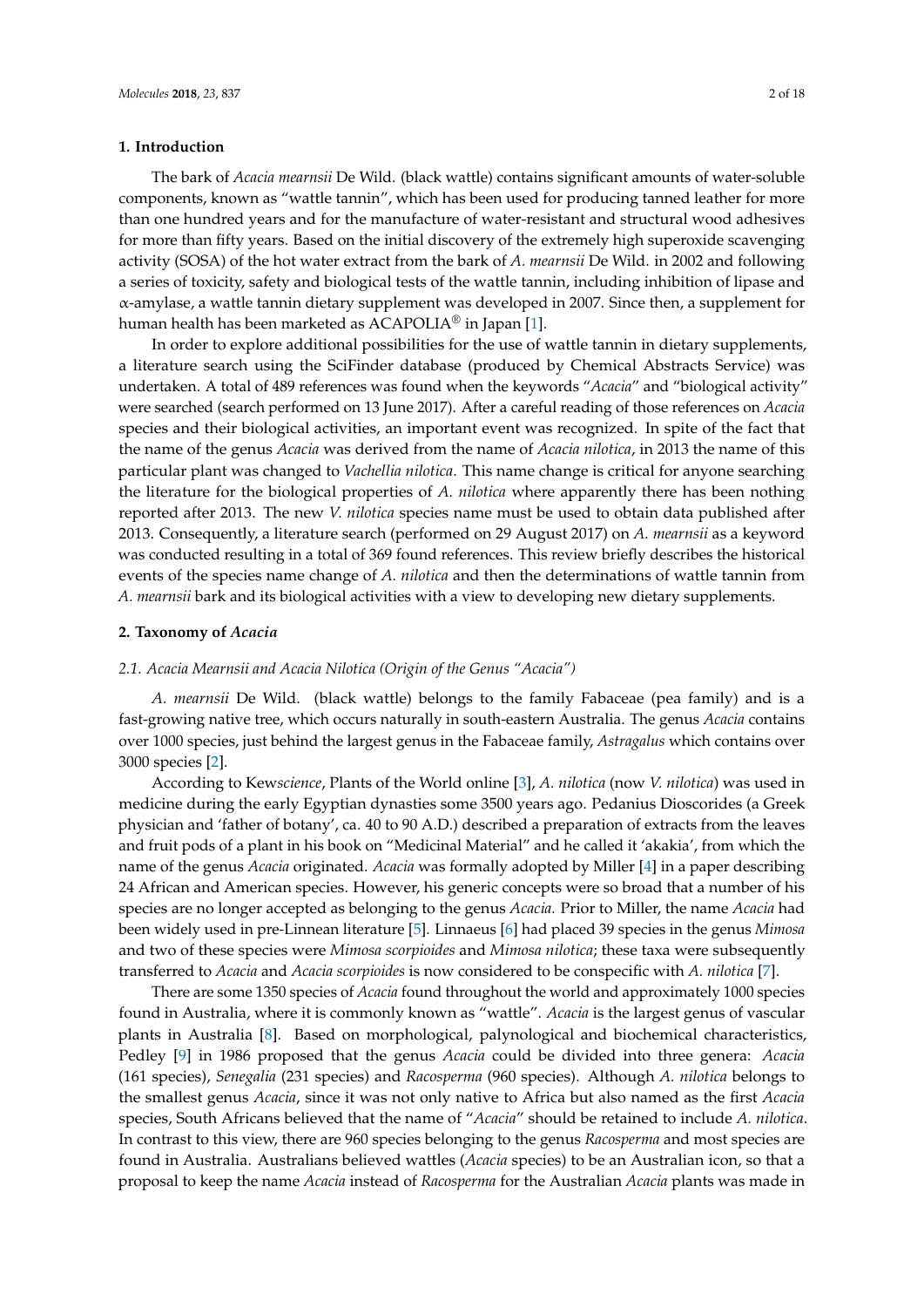2003 [\[7](#page-14-3)[,10\]](#page-14-6). The proposal was accepted at the 17th International Botanical Congress (IBC) in Vienna in July 2005. However, since then, argument and controversy on the change of genus name *Acacia* had not diminished and many arguments between African and Australian scholars have occurred [\[11\]](#page-14-7). In order to resolve this problem at the 18th IBC in Melbourne in July 2011, prior to the Congress, eight distinguished taxonomists published their pragmatic view on retypification of *Acacia* Mill. with an Australian type in Taxon [\[12\]](#page-14-8) and finally the argument reached the conclusion that the proposed change in type and use of the name *Acacia* only for the Australian species were approved at the 18th IBC in Melbourne in July 2011. Following the IBC, South African scientists conducted phylogenetic studies on *Acacia sensu lato* including approximately 140 African species using details of the morphology and DNA sequence data. As a result from this study, two generic names were recognized as being able to accommodate the African taxa, namely *Senegalia* and *Vachellia*, in which the former *A. nilotica* is now named *V. nilotica*. This was due to the differences in not only taxonomical and phytochemical characteristics but also more decisively to differences in the genetic DNA sequences [\[13\]](#page-14-9). Tannin from the bark of the formerly known *A. nilotica* belongs to the hydrolysable tannins class, whilst tannin from *A. mearnsii* bark belongs to the condensed tannins [\[14\]](#page-14-10). New names for the African *Acacia* species were officially announced in 2014 [\[15,](#page-14-11)[16\]](#page-14-12).

#### *2.2. Acacia Mearnsii De Wild.*

The Belgian naturalist Émile Auguste Joseph De Wildeman first described *A. mearnsii* De Wild. in 1925 [\[17\]](#page-14-13). This species was first collected by E.A. Mearns from a cultivated specimen in East Africa [\[18\]](#page-14-14). *A. mearnsii* is native to south-eastern Australia and Tasmania, naturalized in Western Australia, India and the Hawaiian Islands and introduced into Africa, the Caribbean, East Asia, Europe, Sri Lanka, North America, New Zealand, South America and Southeast Asia [\[19\]](#page-14-15). *A. mearnsii* plantations covering ca. 300,000 ha have been established in South Africa, Brazil, China and Vietnam [\[20,](#page-14-16)[21\]](#page-14-17). The bark of *A. mearnsii* contains significant amounts of water-soluble "wattle tannin" as has been noted previously [\[1\]](#page-13-0).

## **3. Analyses Method of Wattle Tannin and Their Composition**

#### *3.1. Wattle Tannin Extracts and Tannin Analyses*

Wattle tannins are composed of polyflavanoids and their precursors, which are the major components, together with other phenolic components and complex mixtures of carbohydrate gums, sugars and amino acids. Polyflavanoids consist of a large number of individual components, whose molecular masses may range from 300 for the monomeric compounds up to 3000 for the large polymers. Two methods of estimating the tannin contents in a sample are the Stiasny method and the hide-powder method. The principle of the Stiasny method is to estimate the amount of the polyflavanoid components in tannin extracts which react with formaldehyde in acid solution. This method is employed particularly when the tannin is used in the production of wood adhesives. The hide-powder method is based on the affinity of tannin components towards collagen. However, the true affinity of flavonoid compounds to proteins only becomes apparent from the triflavanoid level indicating that low molecular weight polyflavanoids with a molecular mass less than approximately 800 may not react with protein [\[22\]](#page-14-18). The hide-powder method is used for the application of wattle tannin to leather tanning.

## 3.1.1. Polyflavanoid Contents Analyzed Using the Stiasny Method for Wood Adhesives

The yield and quality of wattle tannin from a bark are economically extremely important. *A. mearnsii* was introduced into China in the 1950s, but was identified by the Chinese government as a promising species for tannin production only in early 1980. In 1985, the Australian Centre for International Agricultural Research (ACIAR) commenced research collaboration with the Chinese Academy of Forestry (CAF). One of the aims was to identify well-adapted, high tannin yielding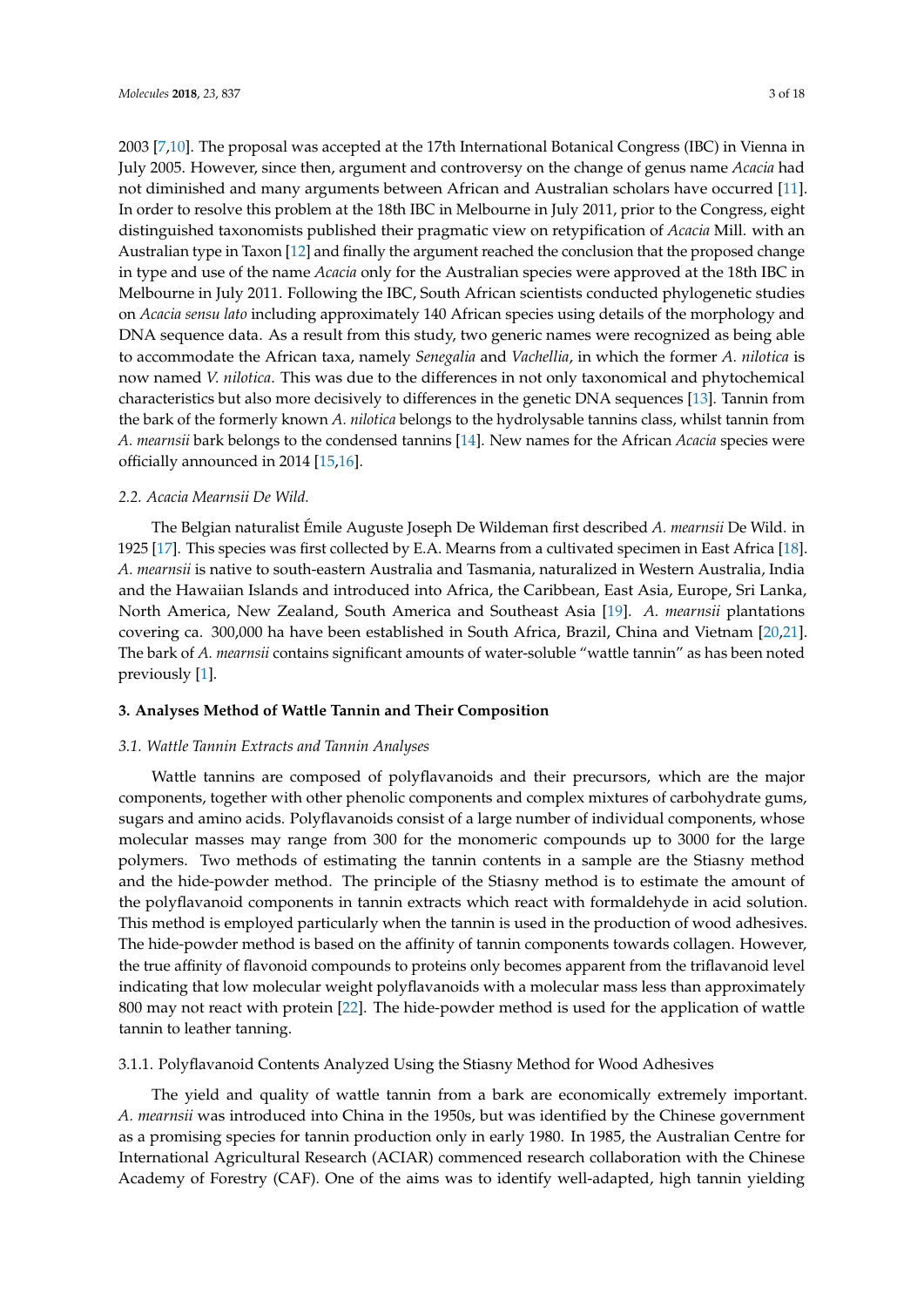provenances of *A. mearnsii* in Australia. Special seed collections of *A. mearnsii* were made in Australia and at the same time bark samples from the twenty provenances were collected and the yield of tannin extract and polyflavanoids content for the application to wood adhesives were analyzed using the Stiasny method. Results from these analyses showed that the barks of *A. mearnsii* trees from samples provenances in both Victoria and Tasmania contained higher yield tannin and polyflavanoids than provenances in either New South Wales or South Australia [\[23\]](#page-14-19).

## 3.1.2. Molecular Size Analysis of Wattle Tannin Extracts Using Ultrafiltration

Great variability in the growth rate, flowering periods, thickness of bark, the extent of gummosis and disease resistance appears among *A. mearnsii* trees in China. In addition, the quality of the extracts can be variable. In order to overcome the variable quality of extracts and also to assess the quality of extracts, an ultrafiltration method was developed, particularly for the application to wood adhesives. Two tannin extracts were commercially produced in China and South Africa and the aqueous (90 ◦C) extract of the barks from *A. mearnsii* trees (2–5 years old) was prepared at the CAF laboratory in Nanjing, China. On the basis of purity of polyflavanoids and also the preliminary viscosity for these wattle tannins, wattle tannin extracts from *A. mearnsii* bark in China can become a potential basis for wood adhesives production [\[24\]](#page-14-20).

## 3.1.3. Tannin Content of Wattle Tannin Using Hide-Powder Method for Leather Tanning

In the middle 1980s in China, most of the tannin extracts obtained from barks of *Larix* and *Pinus* species had been used as tanning agents by leather manufacturers. The hide-powder method had been used for tannin analysis in the leather tanning industry [\[25\]](#page-14-21) but it is labor intensive, whilst the Stiasny method is regarded as a rapid and reliable method. Therefore, the tannin contents of the bark samples from 18 of the 20 provenances were determined using both the hide-powder and the Stiasny methods. The results from the statistical analyses showed that although the correlation between tannin contents in the total solids and Stiasny values was marginally significant at  $p = 0.05$ , the Stiasny values were not able to be used to predict tannin contents for the treatment of leather [\[26\]](#page-14-22).

## 3.1.4. Tannin Analyses Using UV, Stiasny and Hide-Powder Methods

Although the major components of wattle tannin extracts are polyflavanoids, which show strong absorption in the ultraviolet (UV) region at 250–280 nm, other phenolic compounds, which do not react with formaldehyde and/or protein also show strong absorptions in this UV region. Roux [\[27\]](#page-14-23) developed a simple and extremely rapid UV method for tannin analysis for leather tannin. Consequently, the UV method was used to determine tannin contents of wattle tannin extracts which had been analyzed previously by both the Stiasny and the hide-powder methods. In addition, the relationships among the results obtained by these three methods were statistically analyzed with a desire to replace the laborious and time-consuming hide-powder and the Stiasny methods by the more rapid UV method. A Chinese wattle tannin, which had been previously analyzed [\[27\]](#page-14-23) was fractionated into six fractions using an ultrafiltration technique and each fraction was analyzed by the hide-powder, the Stiasny and the UV methods. Since the ethyl acetate soluble fraction gave the highest values by both the Stiasny and the hide-powder methods, this was regarded as a standard tannin fraction. Consequently, these values (i.e., 108.9, 120.4 and 93.0 for the Stiasny, the UV and the hide-powder method, respectively) were used as standards for the three methods. The original values of wattle tannin were 95.4%, 105.3% and 81.1% for the Stiasny, the hide-powder and the UV methods were divided by these standard values, respectively, so that tannin contents calculated were 87.6, 87.5 and 87.2, respectively. Thus, the UV method is a quick and simple procedure which can be used to estimate both Stiasny values for wood adhesives and tannin contents for leather tanning [\[28\]](#page-15-0).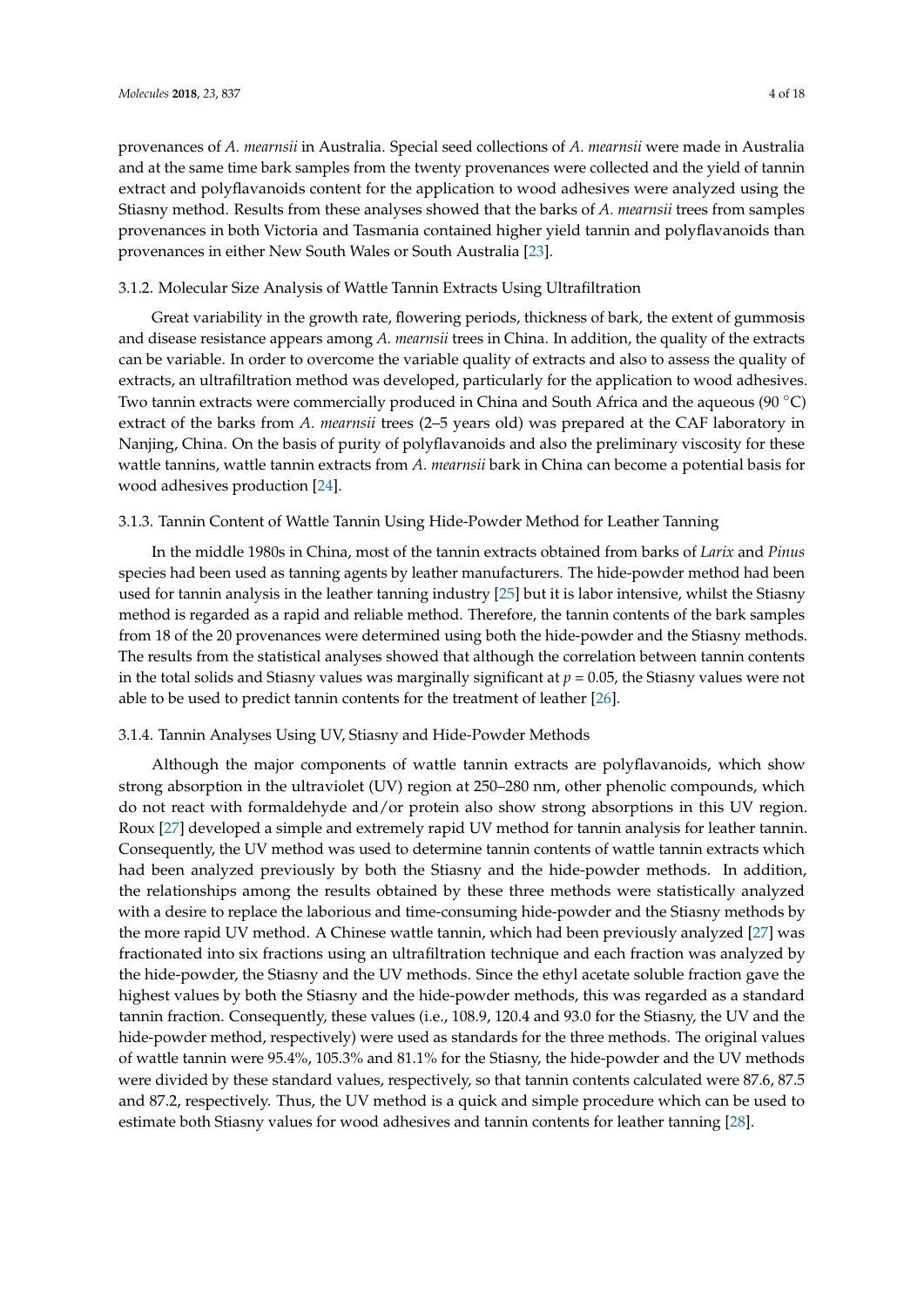#### *3.2. Estimation of Tannin Contents in the Bark Using NIR and NMR*

Near infrared (NIR) spectroscopy was previously investigated as an alternative to the traditional methods of bark analysis for *A. mearnsii* [\[29\]](#page-15-1). The availability of the bark samples studied together with the data obtained from the analyses using the hide-powder, the Stiasny and the UV methods provided an opportunity in investigate whether NIR spectroscopy could be used to estimate several parameters in a set of *A. mearnsii* bark samples. The analysis of two sets of *A. mearnsii* De Wild. samples by NIR spectroscopy were studied. Set 1 samples were characterized in terms of hot water extractives, Stiasny value and polyflavanoid content, whilst Set 2 samples were characterized by nine different parameters, including tannin content. Calibrations developed for hot water extractives and polyflavanoid content (Set 1) gave very good coefficients of determination and performed well in prediction. Set 2 calibrations were generally good with total and soluble solids, tannin content, Stiasny value-2 and UV-2. However, owing to the small number of Set 2 samples, no predictions were able to be made using the calibrations. The study concluded that NIR spectroscopy had considerable potential for the rapid assessment of the quality of extractives in *A. mearnsii* bark [\[30\]](#page-15-2).

In order to obtain a direct estimation of the tannin content in *A. mearnsii* bark, the application of NIR spectroscopy together with multivariate calibration methods were studied on samples of barks which were natural non-treated, and also which had been dried and milled. Ten determinations per hour including the sample preparation procedures were claimed to be able to be completed using NIR with a time of twenty hours for each determination using the Standard (NBR 11131) method [\[31\]](#page-15-3). The NIR method has been further developed [\[32\]](#page-15-4).

An analytical method based on the solid state  $^{13}$ C-NMR spectrum of bark [\[33\]](#page-15-5) has been reported. The solid state <sup>13</sup>C-NMR of ground *A. mearnsii* bark before and after tannin extraction were obtained. The signal intensities were normalized against the 173 ppm hemicellulose signal based on the assumption that hemicelluloses were not extracted. At least ca. 80% of the total tannin was extracted from the *A. mearnsii* bark. Thus, solid state <sup>13</sup>C-NMR offers the advantage of being applicable to source materials in their native state, and has potential applications in optimizing extraction processes, identification of tannin sources, and characterization of tannin content in cultivar yield improvement programs.

## *3.3. Proanthocyanidin Composition of Wattle Tannin from A. mearnsii Bark*

Wattle tannin has been commercially produced by extracting *A. mearnsii* bark with hot water. The major components of wattle tannin are "condensed tannin" which consists of flavanoid units (mainly flavan-3-ols) condensed to varying degrees. The distinctive flavan-3-ols are fisetinidol, robinetinidol, catechin and gallocatechin. These flavanoid monomers are attached to one another by means of carbon-carbon linkages, so that polymeric flavonoids are formed by the 4-8 and the 4-6 bonds and four biflavanoids: fisetinidol-(4 $\alpha$ -8)-catechin, robinetinidol-(4 $\alpha$ -8)-catechin and robinetinidol-(4α-8)-gallocatechin (all trans stereochemistry) and fisetinidol-(4β-8)-catechin (2,3-*trans*-, 3,4-cis: 2',3'-trans-stereochemistry) [\[34\]](#page-15-6) and two triflavanoids: robinetinidol-(4α-8")-robinetinidol  $(4'\alpha$ -6")-gallocatechin and robinetinidol- $(4\alpha$ -8")-robinetinidol  $(4'\alpha$ -6")-catehin have been isolated and identified [\[35\]](#page-15-7). A study on wattle tannin from *A. mearnsii* bark in China isolated and identified three dimeric proanthocyanidins: robinetinidol-(4α-8)-catechin, fisetinidol-(4β-8)-catechin and robinetinidol-(4β-8)-catechin. The robinetinidol-(4β-8)-catechin isolated was found to be a new natural product [\[36\]](#page-15-8).

As monomeric flavonoid compounds, wattle tannin from *A. mearnsii* bark contains leucofisetinidin, leucorobinetinidin, quercetin, myricetin, butin, butein, robtein, fisetinidol, robinetinidol, catechin, gallocatechin, fustin, dihydrorobinetin, fisetin and robinetin [\[37\]](#page-15-9). In addition, it contains as carbohydrates: pinitol, sucrose, glucose and fructose, and the amino acids pipecolic acid, 4-hydroxypipecolic acid, albizzine, proline, α-alanine, arginine, aspartic acid, glutamic acid and serine. A "steroid" alcohol, and a long-chain β-diketone have also been identified [\[38\]](#page-15-10).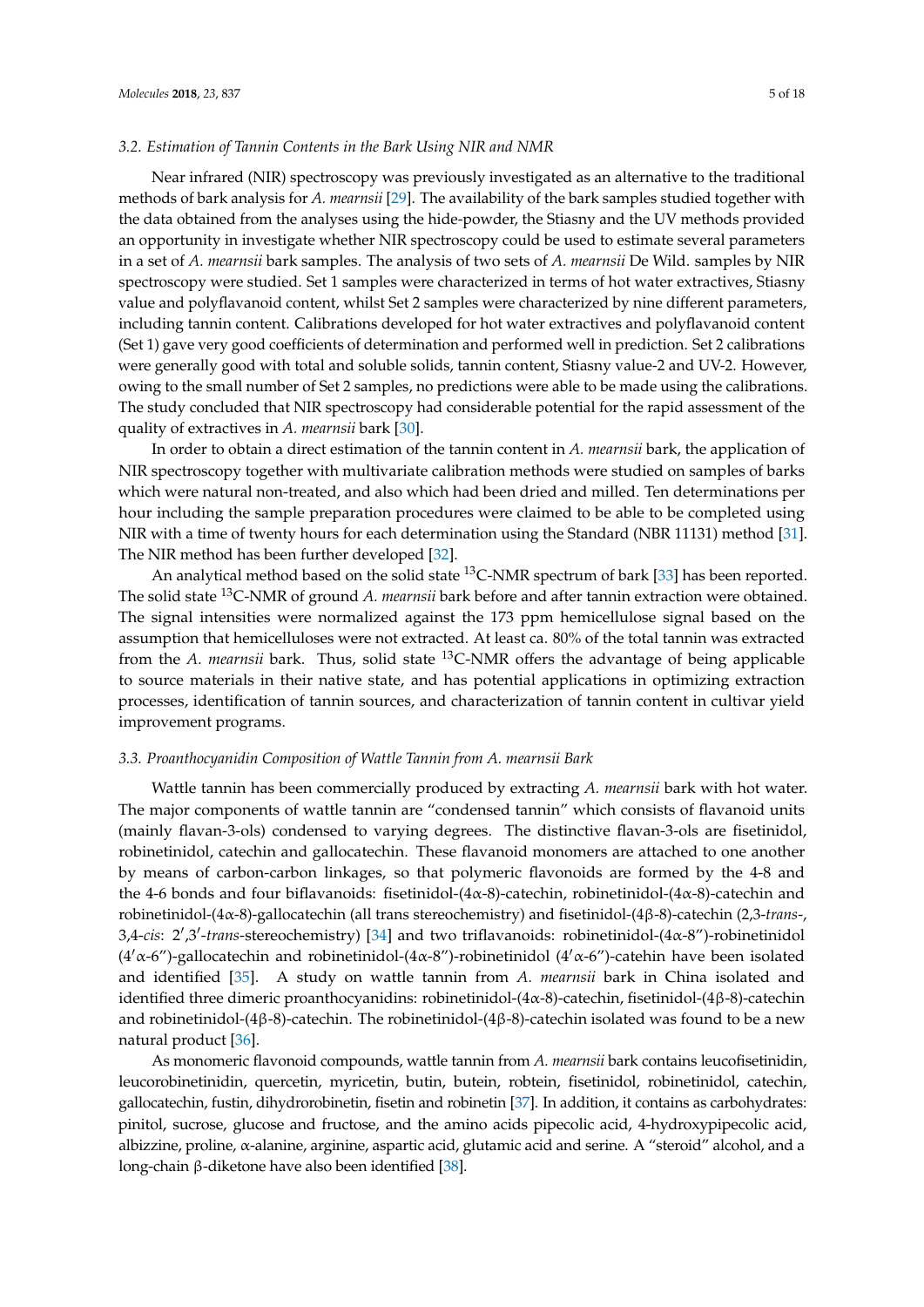According to a recent phytochemical study, fractionation of *A. mearnsii* bark extract using a Diaion HP20SS column with water showed that the tannin consisted of 20.6% sugars and 72.4% polyflavonoid compounds from which sixteen compounds, including a new flavan-3-ol glycoside, 4'- O-methylrobinetinidol 3'-O-β-D-glucopyranoside and two new proanthocyanidin dimmers, fisetinidol-(4α-6)-gallocatechin and epirobinetinidol-(4β-8)-catechin were isolated and identified. In addition, the compounds robinetinidol, syringic acid, gallocatechin, catechin, taxifolin, butin, robinetinidol-(4α-8)-gallocatechin, robinetinidol-(4α-8)-catechin, fisetinidol-(4α-8)-catechin, 1,6-di-*O*-galloyl-β-D-glucose, 4-hydroxy-2-methoxyphenyl 1-*O*-β-D-glucopyranoside, 3,5-dimethoxy-4 hydroxybenzyl alcohol 4-*O*-β-D-glucopyranoside and multifidol glucoside were identified [\[39\]](#page-15-11).

In order to determine the chemical structures of wattle tannin, small amounts  $(150-200 \mu g)$ of catechin, epicatechin, gallocatechin, catechin-(4 $\alpha$ -8)-catechin and robinetinidol-(4 $\alpha$ -8)-catechin were analyzed by pyrolysis/gas chromatography (GC). The results using this method established that pyrolysis/gas chromatography can give a rapid analysis of the degradation products. An acetone-water (70%) soluble condensed tannin extract from *A. mearnsii* bark was analyzed by using this pyrolysis/GC method and resorcinol and pyrogallol were found to be the main pyrolysis products with relatively small amounts of catechol, 4-methylcatechol and 5-methylpyrogallol. The ratio (P/C: mol/mol) of pyrogallol type B-ring to catechol type B-ring was found to be 4.21, which was consistent with that previously reported using the NMR method [\[40\]](#page-15-12).

Since electrospray ionization (ESI) provides more reliable information on smaller molecules than matrix-assisted laser desorption ionization (MALDI) and also permits product and precursor ion investigations, a commercial wattle tannin from *A. mearnsii* bark was analyzed using a QTRAP 3200 triple-quadrupole mass spectrometer, coupled with an ESI source and the chemical composition of its proantocyanidins were determined. A total of 90.6% of the tannin extract was found to be proanthocyanidins, in which the compositions of dimers, trimers and tetramers are 42%, 40% and 8.6%, respectively. In addition, the analysis was able to provide detailed chemical structures of these proanthocyanidins [\[41\]](#page-15-13).

Although  ${}^{1}$ H- and  ${}^{13}$ C-NMR spectroscopy has been used to elucidate the chemical structures of proanthocyanidins from bark extracts of *A. mearnsii*, particularly two-dimensional <sup>13</sup>C, <sup>1</sup>H-correlated (HSQC: Heteronuclear Single Quantum Correlation) spectroscopy, a new analytical method using  $31P-NMR$  has recently been developed for the quantitative determination of wattle tannin from *A. mearnsii* bark. All labile hydrogens (aliphatic, phenolic hydroxys and carboxylic acid hydroxyl groups) of a commercial wattle tannin were labeled with a phosphorus-containing reagent, 2-chloro-4,4,5,5-tetramethyl-1,3,2dioxaphospholane (Cl-TMDP) and were analyzed by quantitative  $31P$ -NMR and HSQC spectroscopy. The results showed that the ratio of pyrogallol to catechol was 6.8 to 1 in B-ring, whilst the A-ring substitution showed a phlorogrucinol to resorcinol ratio of 3 to 2. However, the calculated proanthocyanidins content of the sample was only 49% [\[42\]](#page-15-14).

#### **4. Biological Activities of Wattle Tannin**

#### *4.1. Antioxidant*

The antioxidant activity of wattle tannin from *A. mearnsii* bark was first discovered in 2001 and reported in a patent publication in 2004 [\[1\]](#page-13-0) but scientific papers on wattle tannin and its antioxidant activity have been published more recently.

In 2007, Liu et al. [\[43\]](#page-15-15) reported a relationship between antioxidant activity of *A. mearnsii* bark extract and anti-tumor activity. Radical scavenging ability assays indicated that the proanthocyanidins crude products from the extract had a strong antioxidant activity. An anti-tumor test of the proanthocyanidins on human cancer cells cultured in vitro showed that the proanthocyanidins had a medium effect on promyelocytic cell line, weak effect on human stomach adenocarcinoma and human hepatocellular carcinoma. In 2010, Shen et al. [\[44\]](#page-15-16) showed that free-radical scavenging activity of the proanthocyanidins from the bark of *A. mearnsii* was measured by the DPPH method and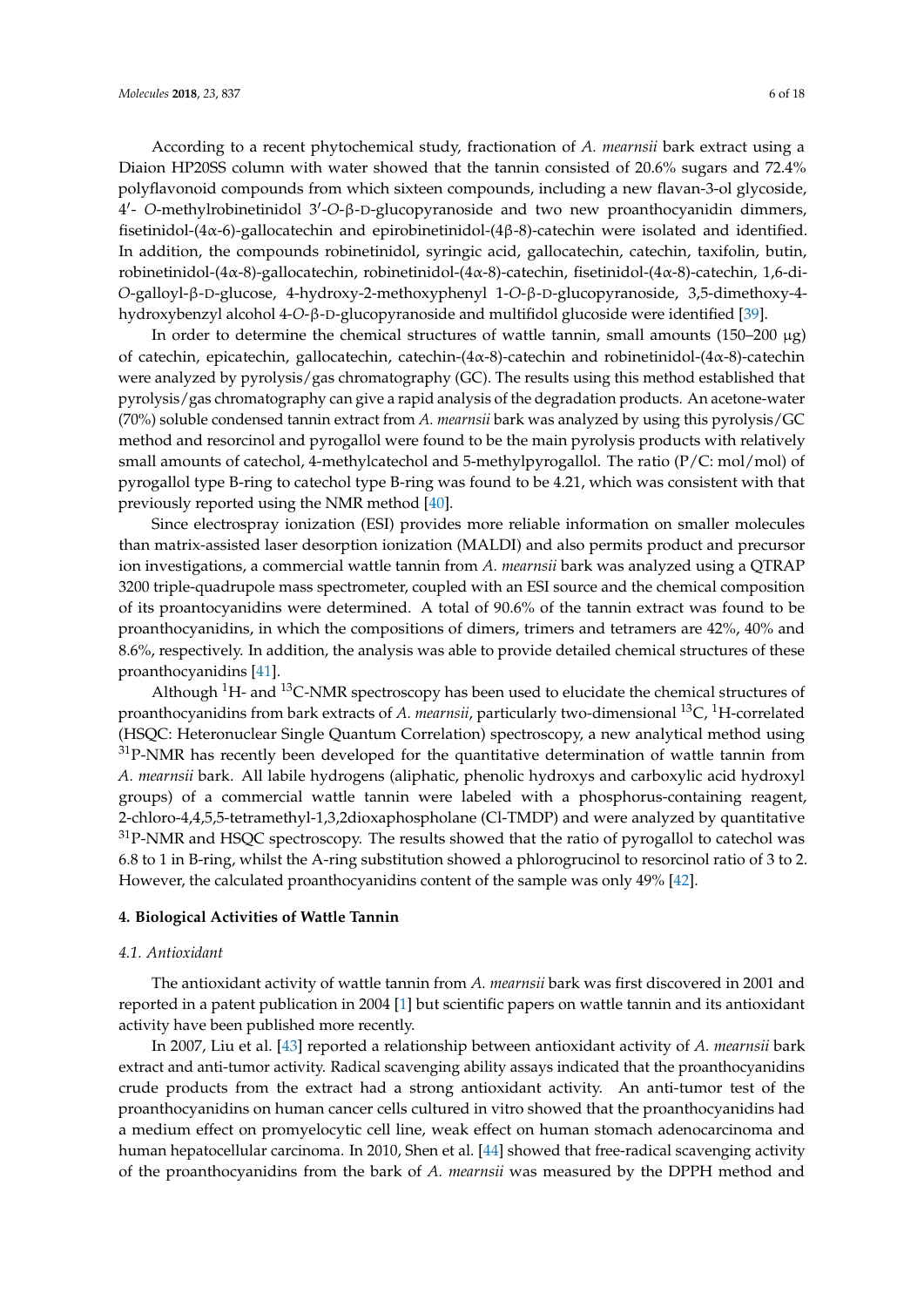found that the proanthocyanidins product had a strong radical scavenging ability. In addition, it was also found that the proanthocyanidins had better anti-tumor activities than those from the bark of *Pinus massoniana*, and interestingly, the proanthocyanidins obtained from the ethyl acetate fraction of the wattle tannin had better anti-tumor activities than those from the water fraction. Huang et al. [\[45\]](#page-15-17) reported also in 2010 on a relationship between antioxidant activity of *A. mearnsii* extract and viability of human neuroblastoma SH-SY5Y cells and indicated that a galloyl dimer prorobinetinidin from *A. mearnsii* De Wild. robinetinidol-(4β-8)-epigallocatechin 3-*O*-gallate (REO), has antioxidant properties and could protect the brain against acrolein-induced oxidative damage. The REO protects neurons from the deleterious effects of acrolein via the attenuation of oxidative stress. In 2017, a study on the comparison of the antioxidant activity between proanthocyanidins' dimer from *A. mearnsii* De Wild. bark powders and catechins was made and showed that the antioxidant activity of the proanthocyanidin, procyandin-(4,6)-prorobinetinidin was higher than that of catechin and epigallocatechin gallate (EGCG) [\[46\]](#page-15-18).

In 2018, Ikarashi et al. [\[47\]](#page-15-19) reported the anti-hypertensive effects of the extracts from bark of *A. mearnsii.* Spontaneously hypertensive rats (SHR) with hypertension and control Wistar Kyoto rats (WKY) were fed food containing the extracts or control food for 4 weeks. The systolic blood pressure of the SHR treated with the extracts for 4 weeks were found to have decreased from the first week of treatment when compared to the systolic blood pressure of the controls. The decrease depended on the dose of the extracts. Diastolic blood pressure showed similar results. Additionally, blood SOD activity in SHR was significantly higher in the extracts group than in the control group. The anti-hypertensive effects of the extracts may be related to the anti-oxidative effects of increased blood SOD activity.

In 2004, the first patent entitled "Active oxygen scavenger prepared from Acacia plant bark, and composition made from the same" was published [\[48\]](#page-15-20). The superoxide sucavenging activity (SOSA) values of hot water extract from *A. mearnsii bark*, both ethanol and methanol soluble fractions from the hot water extract, vitamin C, and catechin were found to be 1900, 2400, 2100, 360, and 340 ( $\times$ 10<sup>3</sup> unit/g), respectively. It suggested that the antioxidant activity of the extract from *A. mearnsii* was extremely high. A patent was applied for in 2006 entitled "Antioxidant composition containing component originating in the bark of tree belonging to the genus *Acacia*" [\[49\]](#page-16-0) and another patent relating to antitumor applications in 2006 entitled "Composition for preventing and/or treating tumor containing component originating in the bark of tree belonging to the genus *Acacia*" was applied for [\[50\]](#page-16-1). Then in 2009, a patent entitled "Anti-oxidant compositions" was published. The specification of the patent described that an extract from the bark of *A. mearnsii* may be used as an anti-oxidant in animal feeds and in the raw materials of feeds, as well as in the prevention of the oxidation and depletion of vitamins therein and in vivo [\[51\]](#page-16-2).

## *4.2. Antimicrobial Activity*

It has been reputed that *A. mearnsii* bark extract have been used as a medicinal plant for the treatment of microbial infections in Africa. Antimicrobial effects of wattle tannin from *A. mearnsii* bark have been studied and the results are summarized in Table [1.](#page-10-0)

#### <span id="page-6-0"></span>4.2.1. Antifungal Activity

In 1994, Ohara et al. [\[52\]](#page-16-3) studied the effects of 70% acetone/water extract from *A. mearnsii* bark on wood rotting fungi. Results of antifungal activities of the ethyl acetate-soluble fraction (EA) and watersoluble fraction (AW) on white rot fungus, *Coriolus versicolor*, showed that AW had no antifungal activity at 0.01–0.25% concentrations, and EA had very mild activities at 0.1–0.25% concentrations. Similar tendencies have been observed with brown rot fungus, *Tyromyces palustris*.

The antimicrobial activity of a crude acetone extract of *A. mearnsii* stem bark was also evaluated. Fungal isolates are shown in Table [1.](#page-10-0) The Minimum Inhibitory Concentration (MIC) values for fungal isolates were  $625-5000 \mu g/mL$ . The antibiosis determination showed that the extract was more fungicidal (66.67%) than fungistatic (33.33%) [\[53\]](#page-16-4). Cristiane et al. [\[54\]](#page-16-5) reported that *A. mearnsii* extract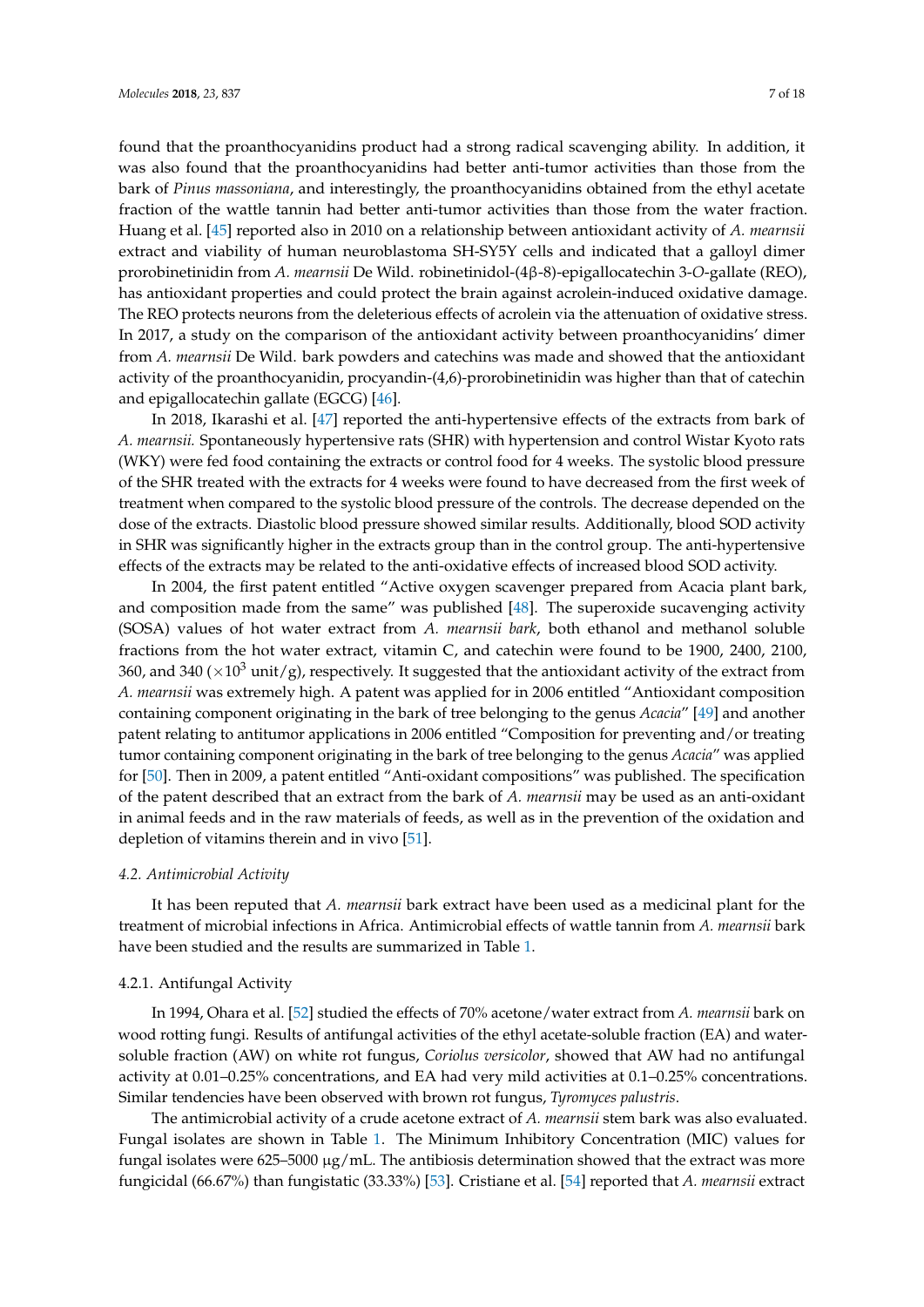tannin showed antimicrobial activity. Inhibition activities of *Aspergillus niger* ATCC 9642 (fungus) and *Candida sp.* ATCC 14053 (yeast) were weak.

The toxicity of the tannin extract from *A. mearnsii* bark was also evaluated with *Saccharomyces cerevisiae*, Wild-type strain BY4741 and ∆*gsh1* strain which lacks the glutathione enzyme. In the poisoner quantitative drop test, both strains showed growth at concentrations of  $2.10 \text{ mg/L}$ , which is comparable with the control  $(0.0 \text{ mg/L})$ . However, it was observed that toxic effects on the both strains became apparent at a concentration of 4.20 mg/L. This result showed that *A. mearnsii* extract could be toxic on yeast if the extract concentrations were sufficiently high [\[55\]](#page-16-6).

A Brazilian patent [\[56\]](#page-16-7) filed in 2007 entitled "Antifungal composition based on plant extracts for the treatment of green wood" describes the antifungal composition which comprises 10–70% tannins: extracts from *A. mearnsii*, *Quebracho colorado*, *Caesalpinia spinosa*, *Caesalpinia coriaria*, *Rhus coriaria*, etc. and 5–30% anionic surfactant prepared in situ by neutralization of sulfonic acids with agents in aqueous solution. A Chinese patent specification [\[57\]](#page-16-8) filed in 2007 entitled "Compounded bacteriostatic agent containing plant polyphenol" also describes agents composed of tannins from valonia, larch and/or *A. mearnsii*, *Radix glycyrrhizae* powder, *Ginkgo biloba* leaf powder and baicalein.

#### 4.2.2. Antibacterial Activity

Smith et al. [\[58\]](#page-16-9) reported that the growth of *Escherichia coli* was inhibited by wattle tannin extract only when the tannins were exposed to oxygen. This is bacause tannins autoxidize and a substantial amount of hydrogen peroxide is generated when they are added to an aerobic medium.

Zoetendal et al. [\[59\]](#page-16-10) found that when *E. coli* was grown with tannin extract from *A. mearnsii* bark under anaerobic conditions, its growth was not inhibited. One of the mechanisms whereby the cells of gram-negative bacteria was protected was believed to be related to genes such as the cell envelope stress protein gene *spy* and the multidrug transporter-encoding operon *mdt*ABCD, both of which are controlled by the BaeSR two-component regulatory system. Since the growth of *E. coli* mutant, which lacks the BaeSR system, was found to be inhibited by wattle tannin under anaerobic conditions, the BaeSR system may also play a prominent role.

Scientific validation of the antifungal and antibacterial activities have been reported, and these results support the use of *A. mearnsii* in traditional medicine for the treatment of microbial infections [\[53](#page-16-4)[,60\]](#page-16-11). Olajuyigbe et al. [\[60\]](#page-16-11) found antibacterial potentials of crude methanolic extract of the stem bark of *A. mearnsii* against some bacteria of clinical importance in shigellosis. Bacteria used in the study are shown in Table [1.](#page-10-0) The MIC values for gram-negative bacteria were 0.0391–0.3125 mg/mL while for Gram-positive bacteria they were 0.0781–0.625 mg/mL. The antimicrobial activity of a crude acetone extract of *A. mearnsii* stem bark was also evaluated. Bacterial isolates are shown in Table [1.](#page-10-0) The MIC values for Gram-positive bacteria were  $78.1$ –312.5  $\mu$ g/mL and for Gram-negative bacteria  $39.1-625 \mu g/mL$ . The bacteria were more susceptible to the tannins than the fungal strains tested. The antibiosis determination showed that the extract was more (75%) bactericidal than bacteriostatic (25%) [\[53\]](#page-16-4). The results also showed that there was no significant differences between the MIC values of methanol extract and those of acetone extract against Gram-negative and Gram-positive bacteria.

The cytotoxicity activity of an acetone extract was observed between the concentration range 31.25  $\mu$ g/mL and 500  $\mu$ g/mL. The LC<sub>50</sub> value 112.36  $\mu$ g/mL indicated that the extract was nontoxic in the brine shrimp lethality assay ( $LC_{50}$  > 100  $\mu$ g/mL) [\[53\]](#page-16-4).

A number of additional investigations on the antimicrobial activity of tannin extracts has been reported. Cristiane et al. [\[54\]](#page-16-5) reported that *A. mearnsii* extract tannin showed antimicrobial activity. Inhibition activities of *Staphylococcus aureus* (gram-positive) were strong. Tannins from *A. mearnsii* were encapsulated using sol-gel methods silicate route, and the hybrid materials had good antimicrobial activities, which were similar to those exhibited by the neat tannins.

The influences of acetone, methanol and aqueous extracts of *A. mearnsii* on the ultrastructures, protein and lipid leakages of five different bacteria were investigated. The bacteria used in the study are shown in Table [1.](#page-10-0) The extracts caused significant ultrastructural changes, protein and lipid leakages.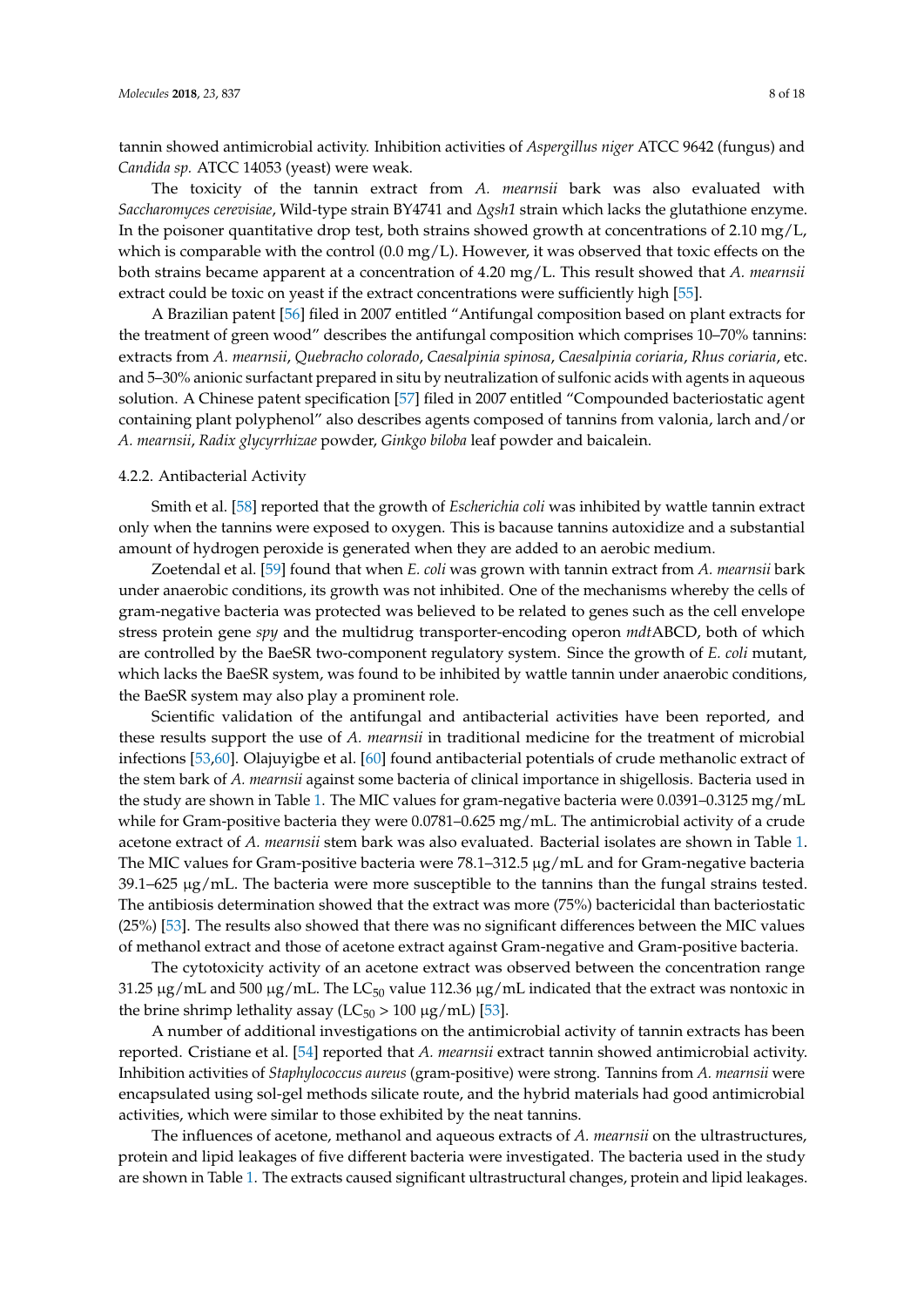While an aqueous extract was the most effective in causing protein leakages, the methanol extract was the leading cause of lipid leakages [\[61\]](#page-16-12).

Interactions between the methanol extract of *A. mearnsii* bark and eight antibiotics were investigated by MIC, agar diffusion and checkerboard assays. Bacteria used in the study are shown in Table [1.](#page-10-0) The MICs of all the antibiotics ranged between 0.020 and 500  $\mu$ g/mL while that of the the extract varied between 0.156 and 1.25 mg/mL. The checkerboard assays showed synergistic interaction (61.25%), additivity/indifference (23.75%) and antagonistic (15%) effects. Differences in the resultant synergistic, indifferent and antagonistic interactions observed in this test were due to the elevated MIC values obtained from the resistance of these bacteria to some of the antibiotics [\[62\]](#page-16-13). The antibacterial activities of the acetone extract from *A. mearnsii* bark and its interactions with antibiotics against some resistant bacterial strains were evaluated. The bacteria used in the study are shown in Table [1.](#page-10-0) The antibacterial combinations were mainly antagonistic than synergistic in the agar diffusion assay. Although the antibacterial combinations in agar diffusion assay were mostly antagonistic interactions, the microbroth dilution assay showed the extract and the antibiotics exerted a variable degree of inhibitory effects on the test organisms. The in vitro antibacterial activities of these antibiotics and their combinations were further assessed with the checkerboard assay to determine the fractional inhibitory concentration (FIC) index. From the checkerboard assay, the antibacterial combinations showed a variety of degrees of interactions including synergism, additive, indifference and antagonism interactions. While antagonistic and additive interactions were 14.44%, indifference interaction was 22.22% and synergistic interaction was 37.78% of the antibacterial combinations against the test isolates [\[63\]](#page-16-14).

Commercially available tannin-based products were studied as natural sanitizers. Lettuce is often involved in foodborne outbreaks caused by pathogenic *E. coli.* Klug et al. [\[64\]](#page-16-15) compared the efficacy of tannin extracts and chlorine treatments on the reduction of *E. coli* ATCC 25922 adhering to lettuce leaves. The treatment with tannin extracts from black wattle (1%, *v*/*v*) reduced the *E. coli* adhering to and under any biofilm formation on lettuce leaves and its effect was similar to that found with chlorine solutions.

## 4.2.3. Inhibitory Effects on Cyanobacteria

Algal bloom control by black wattle extract has been studied in China. Zhou et al. [\[65\]](#page-16-16) showed that in a short-term test, 3–4 mg/L black wattle extract inhibited the growth of *Microcystis aeruginosa* and reduced the algal cell density in one week, whereas serious algal blooms occurred in the untreated control mesocosm. More importantly, a long-term test suggested that black wattle extract played a significant role in plankton structure optimization at the lower concentrations of 1–2 mg/L. This study provided a novel natural plant agent, which not only had positive effects on algal bloom control but also restored the aquatic ecosystem. Luo et al. [\[66\]](#page-16-17) indicated that *A. mearnsii* extracts increased the membrane permeability of *M. aeruginosa* by damaging the ultrastructure of the algal cells, leading to a decrease in the number of algal cells and chlorophyll-a. Liu et al. [\[67\]](#page-16-18) suggested that both the photosynthetic systems and membranes of *M. aeruginosa* were potentially damaged by the *A. mearnsii* extract. That *A. mearnsii* extract can significantly increase cell membrane permeability and Ca2+/Mg2+-ATPase activity on the membrane was demonstrated. A long-term exposure of *A. mearnsii* extract at 20 ppm led to algal cell membrane leakage or even lysis. A comparison of expression of three photosynthesis-related genes (*rbc*L, *psa*B and *psb*D) in *M. aeruginosa* with and without plant extract treatment revealed that their expression was remarkably reduced in the presence of the extract. This could indicate the inhibition of the photosynthetic process.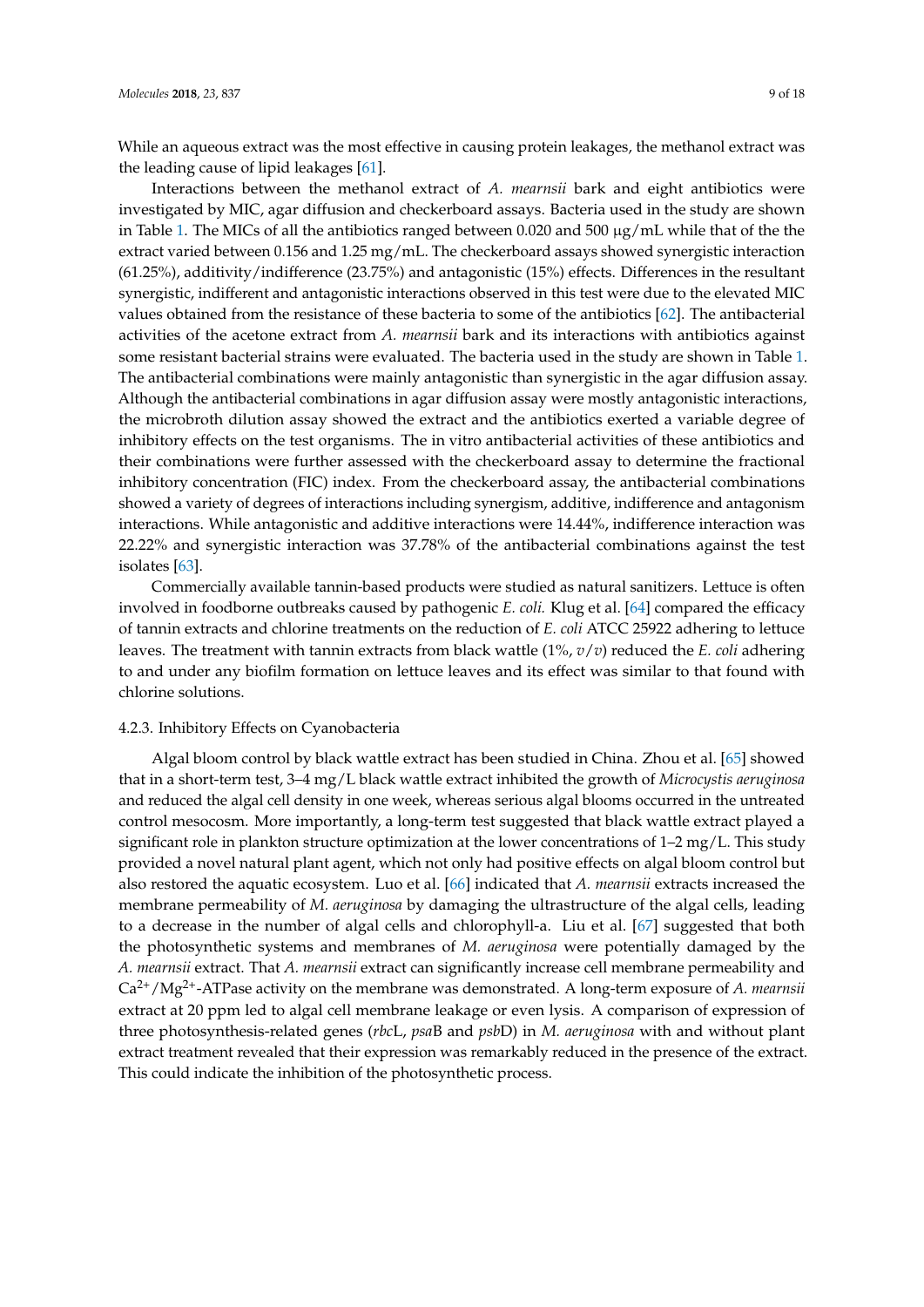| No.  | <b>Extracts</b>                                                                  | <b>Tested Bacterial Isolates</b>                                                                                                                                                                                                                                                                                                                                  | Growth or Inhibition                                                                                                                                          | Reference |
|------|----------------------------------------------------------------------------------|-------------------------------------------------------------------------------------------------------------------------------------------------------------------------------------------------------------------------------------------------------------------------------------------------------------------------------------------------------------------|---------------------------------------------------------------------------------------------------------------------------------------------------------------|-----------|
| $1*$ | Water soluble fraction (AW)<br>from 70% acetone-water<br>soluble extract         | Coriolus versicolor<br>Tyromyces palustris                                                                                                                                                                                                                                                                                                                        | No antifungal activity at<br>0.01-0.25% concentrations                                                                                                        | $[52]$    |
|      | Ethyl acetate soluble fraction<br>(EA) from 70% acetone-water<br>soluble extract | C. versicolor<br>T. Palustris                                                                                                                                                                                                                                                                                                                                     | Very mild activities at<br>0.1-0.25% concentration                                                                                                            |           |
|      | Crude acetone extract                                                            | Candida krusei<br>Candida albicans<br>Candida rugosa<br>Candida glabrata ATCC 2001<br>Absidia corymbifera<br>Fusarium sporotrichioides<br>Trichophyton tonsurans<br>Trichophyton mucoides ATCC 201382<br>Aspergillus niger<br>Aspergillus terreus<br>Aspergillus flavus                                                                                           | MIC values were fungal<br>isolates<br>$(625 - 5000) \mu g/mL$                                                                                                 | $[53]$    |
|      | Tannins                                                                          | A. niger ATCC 9642<br>Candida sp. ATCC 14053                                                                                                                                                                                                                                                                                                                      | Weak inhibition activity                                                                                                                                      | [54]      |
|      | Aqueous extract                                                                  | Saccharomyces cerevisiae BY4741<br>S. cerevisiae $\Delta$ gsh1                                                                                                                                                                                                                                                                                                    | In the poisoner quantitative<br>drop test, toxicological<br>effects from a concentration<br>of $4.20 \text{ mg/L}$                                            | $[55]$    |
|      | Crude acetone extract                                                            | Escherichia coli ATCC 25922<br>Bacillus cereus ATCC 10702<br>Proteus vulgaris KZN<br>Serratia marcescens ATCC 9986<br>Pseudomonas aeruginosa ATCC 19582<br>Enterococcus faecalis KZN<br>Klebsiella pneumoniae ATCC 10031<br>P. vulgaris CSIR 0030<br>Bacillus pumilus ATCC 14884<br>K. pneumoniae KZN<br>Staphylococcus aureus OK1<br>Salmonella typhi ATCC 13311 | MIC values were<br>Gram-positive bacteria<br>$(78.1 - 312.5) \mu g/mL$<br>Gram-negative bacteria<br>$(39.1 - 625) \mu g/mL$                                   | $[53]$    |
|      | Tannins                                                                          | S. aureus                                                                                                                                                                                                                                                                                                                                                         | Strong inhibition activity                                                                                                                                    | $[54]$    |
|      | Aqueous extract                                                                  | E. coli BW13711<br>E. coli TA4131                                                                                                                                                                                                                                                                                                                                 | No growth in 0.1% wattle<br>tannin extract medium                                                                                                             | $[58]$    |
|      |                                                                                  | E. coli WTT1<br>E. coli TA4110                                                                                                                                                                                                                                                                                                                                    | No growth in 0.15% wattle<br>tannin extract medium                                                                                                            |           |
| $2*$ | Aqueous extract                                                                  | E. coli BW13711<br>E. coli ABaeSR13711                                                                                                                                                                                                                                                                                                                            | Growth of the E. coli ∆BaeSR<br>mutant reached behind<br>stationary phase compared<br>to that of E. coli BW13711 in<br>the presence of tannins                | $[59]$    |
|      | Crude methanol extract                                                           | E. coli ATCC 8739<br>K. pneumoniae ATCC 10031<br>B. pumilus ATCC 14884<br>P. vulgaris ATCC 6830<br>Acinetobacter calcoaceticus<br>A. calcoaceticus anitratis CSIR<br>P. vulgaris CSIR 0030<br>Shigella flexneri KZN<br>S. typhi ATCC 13311<br>Micrococcus luteus<br>E. faecalis KZN<br>S. aureus OK2b<br>S. aureus OK1<br>S. aureus OK3                           | Minimum inhibitory<br>concentration (MIC) values<br>were gram-negative<br>$(0.0391 - 0.3125)$ mg/mL and<br>gram-positive bacteria<br>$(0.0781 - 0.625)$ mg/mL | [60]      |
|      | Acetone, methanol and<br>aqueous extracts                                        | E. coli<br>S. aureus<br>B. pumilus<br>P. vulgaris<br>S. flexneri                                                                                                                                                                                                                                                                                                  | Extracts caused the<br>disruption of the<br>cytoplasmic membranes of<br>the bacterial cells.                                                                  | [61]      |

## **Table 1.** Antimicrobial effects of wattle tannin from *A. mearnsii* bark.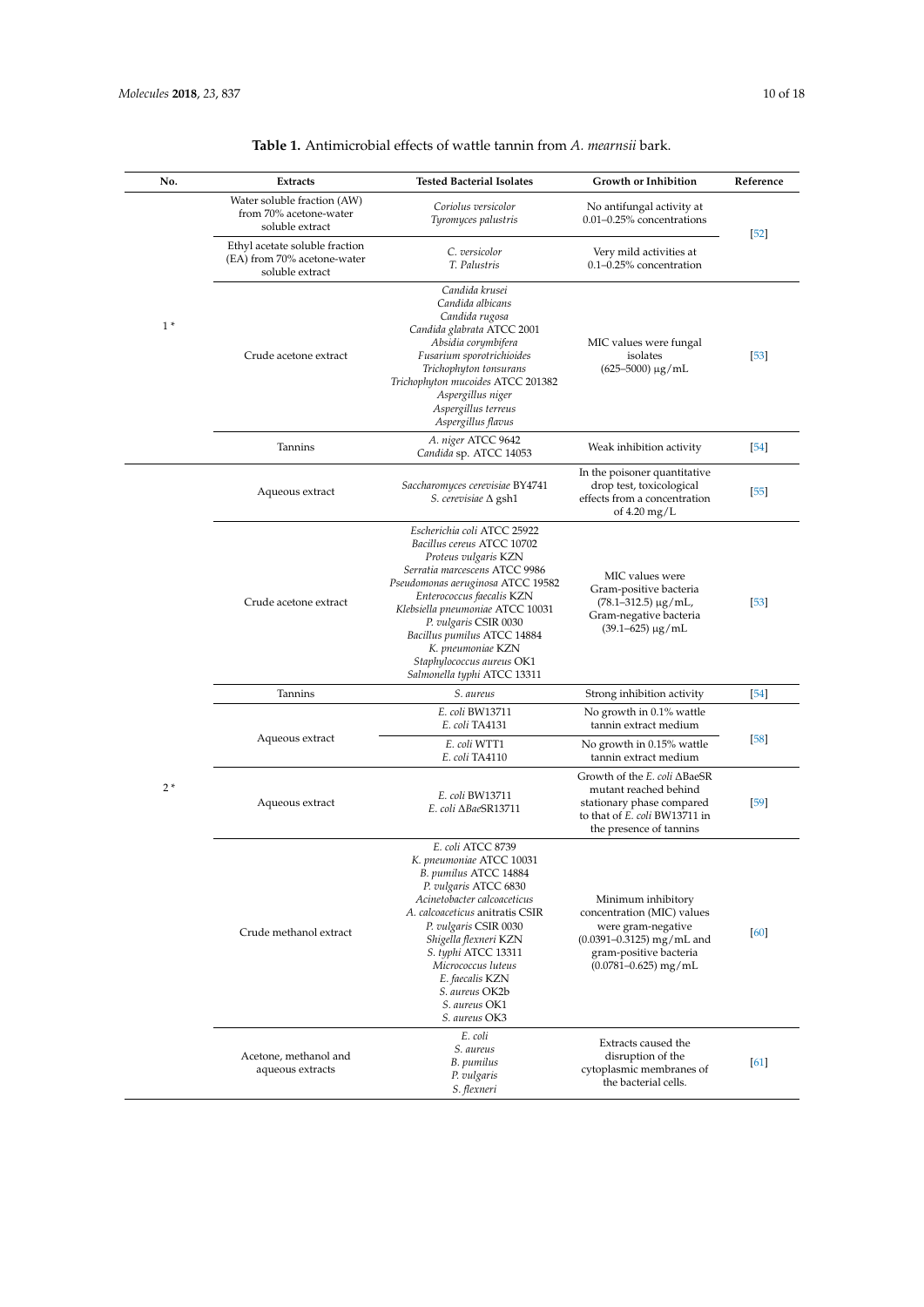<span id="page-10-0"></span>

| No.  | Extracts         | <b>Tested Bacterial Isolates</b>                                                                                                                                                                                                                                                     | <b>Growth or Inhibition</b>                                                                                                                                                                     | Reference |
|------|------------------|--------------------------------------------------------------------------------------------------------------------------------------------------------------------------------------------------------------------------------------------------------------------------------------|-------------------------------------------------------------------------------------------------------------------------------------------------------------------------------------------------|-----------|
|      | Methanol extract | S. aureus ATCC 6538<br>E. faecalis ATCC 29212<br>E. faecalis ATCC 29212<br>E. coli ATCC 25922<br>Bacillus subtilis KZN<br>P. vulgaris KZN<br>E. faecalis KZN<br>Enterobacter cloacae ATCC 13047<br>K. pneumoniae (ATCC 10031)<br>P. vulgaris ATCC 6830<br>Shigella sonnei ATCC 29930 | Synergetic, indifferent and<br>antagonistic interactions<br>were differences depending<br>on combination between<br>bacterial types and<br>antibiotics agent types with<br>the extract          | [62]      |
|      | Acetone extract  | E. coli ATCC 25922<br>B. cereus ATCC 10702<br>P. aeruginosa ATCC 19582<br>S. marcescens ATCC 9986<br>E. faecalis KZN<br>S. aureus <sub>ok1</sub><br>S. flexneri KZN<br>M. luteus<br>P. vulgaris CSIR 0030<br>S. typhi ATCC 13311                                                     | Synergetic, additive,<br>indifference and antagonism<br>interactions were differences<br>depending on combination<br>between bacterial types and<br>antibiotics agent types with<br>the extract | [63]      |
|      | Tannin extract   | E. coli ATCC 25922                                                                                                                                                                                                                                                                   | Tannin extract is capable of<br>reducing the counts of E. coli<br>adhered to and under<br>biofilm formation on<br>lettuce leaves.                                                               | [64]      |
| $3*$ | Aqueous extract  | Microcystis aeruginosa                                                                                                                                                                                                                                                               | Black wattle extract inhibits<br>algal blooms in a short-term<br>test and the extract<br>maintains water quality and<br>prevents algal blooms in a<br>long-term test.                           | [65]      |
|      | Extract          | M. aeruginosa                                                                                                                                                                                                                                                                        | Extract damage to the<br>ultrastructure of the algal<br>cell and decrease algal cells<br>and chlorophyll-a.                                                                                     | [66]      |
|      | Aqueous extract  | M. aeruginosa                                                                                                                                                                                                                                                                        | Expression of<br>photosynthesis-related<br>genes was remarkably<br>reduced in the presence of<br>the extract.                                                                                   | [67]      |

**Table 1.** *Cont.*

1 \*: Antifungal activity, 2 \*: Antibacterial activity, 3 \*: Inhibitory effect on cyanobacteria.

## *4.3. Inhibition of Enzymes*

The protein-adsorbing capacities of various kinds of tannin fractions can be determined by the formation of precipitates with bovine serum albumin. Ohara et al. [\[53\]](#page-16-4) indicated that the protein-adsorbing capacities of low-molecular weight proanthocyanidins were weaker than those of proanthocyanidin polymers. Since enzymes are protein molecules in cells, proanthocyanidins polymers are very likely able to adsorb these proteins resulting in the deactivation of the enzymes. Several studies on the enzyme inhibitions of *A. mearnsii* extract have been reported.

Takagi et al. reported the tyrosinase inhibition effects of aqueous acetone (70%) extracts of *A. mearnsii* bark, which showed high flavanol contents and strong tyrosinase inhibition, whilst the quebracho extracts inhibited tyrosinase activity only slightly despite its high flavanol content. The relation between the phenolic hydroxylation pattern and tyrosinase inhibition suggested that the proanthocyanidins with a 5,7-dihydroxyphenyl structure in the A-ring and a 3,4,5-trihydroxyphenyl structure in the B-ring have potent tyrosinase inhibitory activity [\[68\]](#page-16-19). Before these results were reported in the scientific journal in 2003, a patent entitled "Preparation for external use for skin/Novel use of extract isolated from bark of larch, acacia or duramen of *Schinopsis lorentsii* as skin whitening agent" was published in 1998 [\[69\]](#page-16-20). The patent describes that an extract from bark of *A. mearnsii* has an inhibition effect on the tyrosinase activity and can be used for producing an external preparation for skin whitening. More recently, a Chinese patent "Skin deep-clean facial cream for suppressing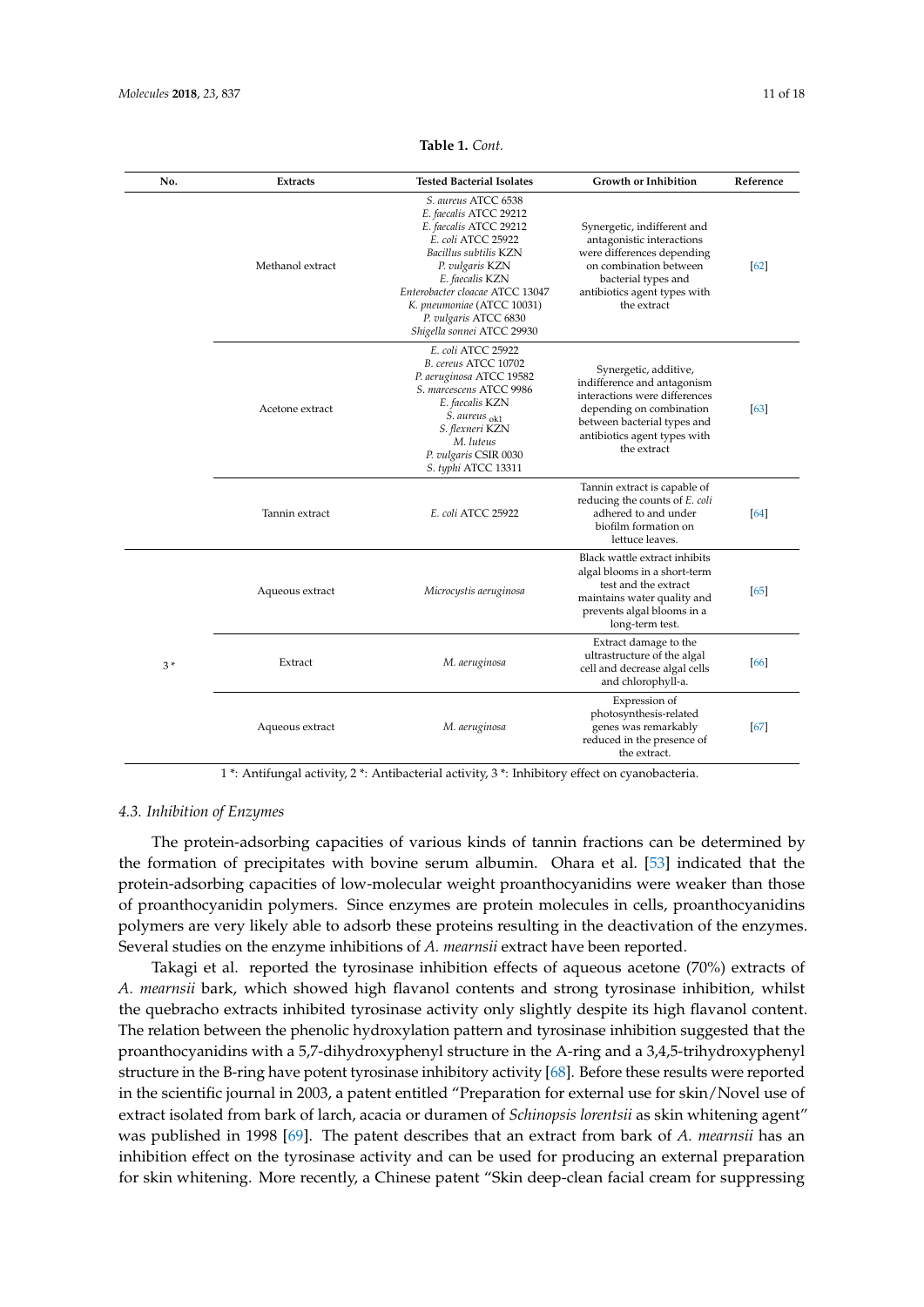tyrosinase and decomposing melanin" was published in 2017 [\[70\]](#page-16-21). The title facial cream comprises (by wt %): *A. mearnsii* bark proanthocyanidins 0.01–0.5%.

Other studies on the inhibition of digestive enzymes such as lipase,  $\alpha$ -amylase and glucosidase have been reported. Kusano et al. [\[40\]](#page-15-12) indicated that the bark extract from *A. mearnsii* showed strong lipase and α-amylase inhibition. Active substances responsible for the inhibition were found to be proanthocyanidins oligomers, which are mainly composed of 5-deoxyflavan-3-ol units with pyrogallol- and catechol-type B-rings. Mariano et al. [\[71\]](#page-17-0) showed that a condensed tannin from *A. mearnsii* was an effective inhibitor of both human salivary and porcine pancreatic α-amylase. Similarly, the extract from pinhão (*Araucaria angustifolia*) seed coat was also effective in diminishing the post-prandial glycemic levels in rats after starch administration. Matsuo et al. [\[72\]](#page-17-1) showed that the extent of the strength of  $\alpha$ -amylase inhibitory activity depended on the B-ring's structures of the proanthocyanidins. The spectroscopic results clearly indicated that fractions with strong inhibitory activity contained proanthocyanidins oligomers with catechol-type B-rings rather than pyrogallol-type B-rings. HPLC analysis of the pyrolysis products showed peaks for pyrocatechol were only observed in the mixtures obtained from the fractions with high inhibitory activities. Kato et al. [\[73\]](#page-17-2) indicated that the human salivary  $\alpha$ -amylase was more strongly inhibited by hydrolysable tannin than by condensed tannin with the concentrations for 50% inhibitory concentration  $(IC_{50})$  being 47.0 and 285.4  $\mu$ M, respectively. The inhibitory capacities of both tannins on the pancreatic  $\alpha$ -amylase were also different, with  $IC_{50}$  values being 141.1  $\mu$ M for the hydrolysable tannin and 248.1  $\mu$ M for the condensed tannin. Xiong et al. [\[74\]](#page-17-3) compared the anti-inflammatory and digestive enzymes (α-glucosidase and α-amylase) inhibitory activities of the polyphenols isolated from *A. mearnsii* bark crude extract and fractions (Fr.1–Fr.7) obtained by high-speed counter-current chromatography (HSCCC). Fractions B4, B5, B6, B7 (total phenolics 850.3, 983.0, 843.9, and 572.5 mg/g, respectively) showed significant activities against reactive oxygen species (ROS), nitric oxide (NO) production, and expression of pro-inflammatory genes interleukin-1β (IL-1β) and inducible nitric oxide synthase (iNOS) in a lipopolysaccharide-stimulated mouse macrophage cell line RAW 264.7 (a mouse macrophage cell line ATCC TIB-71). All of the crude extract and the fractions suppressed  $\alpha$ -glucosidase and α-amylase activities.

## *4.4. Anti-Obesity and Anti-Diabetes*

Wattle tannin from *A. mearnsii* bark has been studied as a functional substance. Ikarashi et al. [\[75\]](#page-17-4) investigated the anti-obesity/anti-diabetic effects of the extracts from the bark of *A. mearnsii* using obese diabetic KKAy mice. Increases in body weight, plasma glucose and insulin were significantly suppressed for the extract groups. The mRNA expression of energy expenditure-related genes (PPAR $\alpha$ , PPARδ, CPT1, ACO and UCP3) in skeletal muscle increased, and the protein expressions of CPT1, ACO and UCP3 also increased. However, the expression of fat acid synthesis-related genes (SREBP-1c, ACC and FAS) in the liver decreased. The mRNA expression of adiponectin increased while the TNF-α in white adipose tissue decreased. These results indicated that the anti-obesity actions of the extract of *A. mearnsii* bark are attributable to increased expression of energy expenditure-related genes in skeletal muscle, and decreased fatty acid synthesis and fat intake in the liver.

Another mechanism for the anti-obesity and anti-diabetes, reduction in the intestinal absorption of lipids and carbohydrates has been reported by Ikarashi et al. [\[76\]](#page-17-5). In an in vitro study, the inhibitory activity of extracts from the bark of *A. mearnsii* on lipase and glucosidase was measured. The effects of the extracts on absorption of orally administered olive oil, glucose, maltose, sucrose and starch solution in mice were evaluated. The concentration of the extracts were found to inhibit the activity of lipase, maltase and sucrase with IC $_{50}$ s of 0.95, 0.22 and 0.60 mg/mL, respectively. When oral administration of the extract solutions was used on ICR mice, the extracts significantly inhibited the increase in plasma triglyceride concentration after olive oil loading. The extracts also significantly inhibited the increase in plasma glucose concentration after maltose, sucrose or glucose loading. These results suggested that the extracts inhibited lipase and glucosidase activities, which lead to a reduction in the intestinal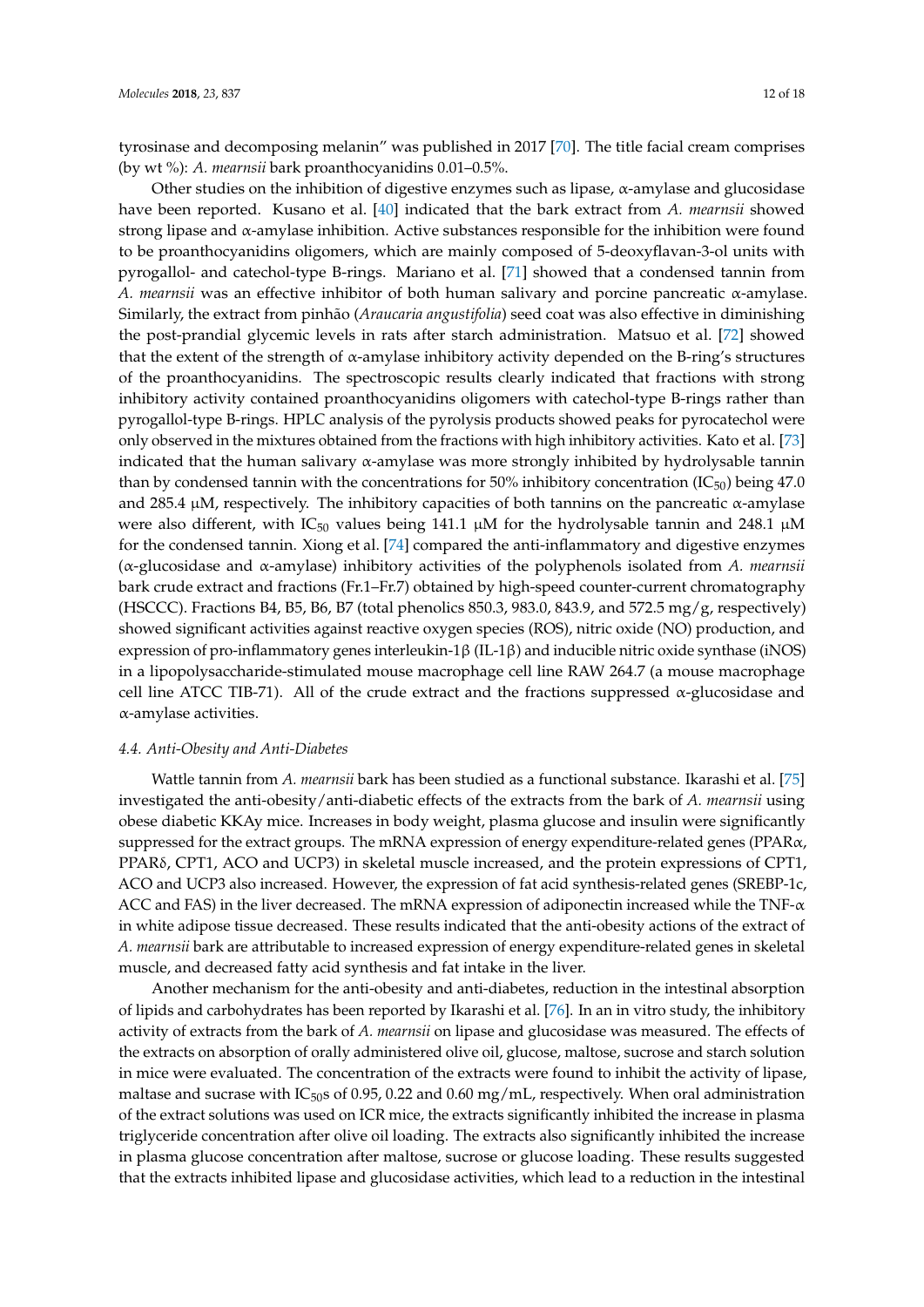absorption of lipids and carbohydrates. The inhibition of glucose uptake via a sodium-dependent glucose transporter (SGLT) and glucose transporter (GLUT) may be attributable to the extracts.

Before the use of proanthocyanidins as anti-obesity and anti-diabetes materials was reported in the scientific literature, two patents were filed. The first was published in 2006 [\[77\]](#page-17-6) entitled "Hypoglycemic composition containing component originating in the bark of tree belonging to the genus *Acacia*", while the other entitled "An anti-obesity composition extracted from bark of trees belonging to *Acacia*" was filed in 2006 [\[78\]](#page-17-7). This patent specification describes polyphenols from bark of *A. mearnsii* De Wild. having effects in preventing and treating obesity, hypertension, diabetes, fatty liver, arteriosclerosis, cerebral infarction, hyperlipidemia, peripheral blood vessel dysfunction and ischemic heart disease, and the polyphenols could be incorporated into food, animal feed or pharmaceuticals, or used as an external use medicine.

## *4.5. Other Biological Activities*

The aqueous-soluble fraction (AW) and the ethyl acetate-soluble fraction (EA) from the 70% acetone-water soluble extract from *A. mearnsii* bark described in Section [4.2.1](#page-6-0) were considered to be promising naturally occurring termiticides because they had the ability to deactivate some insect enzymes. Results from termite tests showed that the EA and AW had remarkable anti-termite activities. Therefore, Ohara et al. [\[54\]](#page-16-5) suggested that toxicities of proanthocyanidins as phenolic compounds might be involved in the anti-termite activities of the substances. In 2006, a patent [\[79\]](#page-17-8) entitled "Aqueous extract to repel or exterminate termites" was published. The invention was aimed at the development of an aqueous solution based on a modified aqueous vegetable extract of tannins that could repel or exterminate termites. Active ingredients were based on aqueous organic sources such as tannins from the black wattle tree (*A. mearnsii* De Wild). In 2008, another patent entitled "*Acacia* mearnsii bark extract as insecticide" was published. The extract from *A. mearnsii* bark had been found to be an insecticide suitable for the control of *Aedes aegypti*, *Culex quinquefasciatus* and *Simulium pertinax* [\[80\]](#page-17-9).

In 2012, the effect of the extract from *A. mearnsii* bark on skin was studied. By using HR-1 mice with atopic dermatitis (AD), an improvement in atopic dermatitis symptoms was observed when the mice were fed the extract. A ceramide expression in the skin was not changed in the *Acacia* group despite a decrease in the AD group. The mRNA expression of ceramidase was found to decrease in the *Acacia* group compared to the AD group. The extract from *A. mearnsii* bark appeared to inhibit itching in atopic dermatitis by preventing the skin from drying. The mechanism by which this occurred involved the inhibition of increased ceramidase expression associated with atopic dermatitis [\[81\]](#page-17-10). In 2001, a patent entitled "Histamine liberation suppressing agent/Histamine release inhibitor containing plant extracts for relieving inflammation and preventing periodontitis" was filed. The patent specification described a safe histamine release inhibitor comprising wattle bark (bark of *A. mearnsii*). This could be formulated into cosmetics and pharmaceuticals for relieving inflammation, or formulated into dentifrice or oral drug for preventing periodontitis [\[82\]](#page-17-11). In 2006, the patent "Composition for preventing and/or treating itching containing component originating in the bark" was published [\[83\]](#page-17-12).

Xiong et al. [\[74\]](#page-17-3) showed that polyphenols could be isolated from a crude extract of *A. mearnsii* bark and evaluated their anti-inflammatory effects. The study showed that the crude extract could significantly decrease the non-mitochondrial oxidative burst that is often associated with an inflammatory response in human monocytic macrophages.

## **5. Conclusions**

Even though the name of the genus *Acacia* was derived from *Acacia nilotica*, the name of the species originally known as *Acacia nilotica* was recently changed to *Vachellia nilotica*, whilst the name of *Acacia mearnsii* has remained.

In order to determine the amount of active compounds in wattle tannin for a specific application, a number of analytical methods are in use. When tannin is to be used for the production of a wood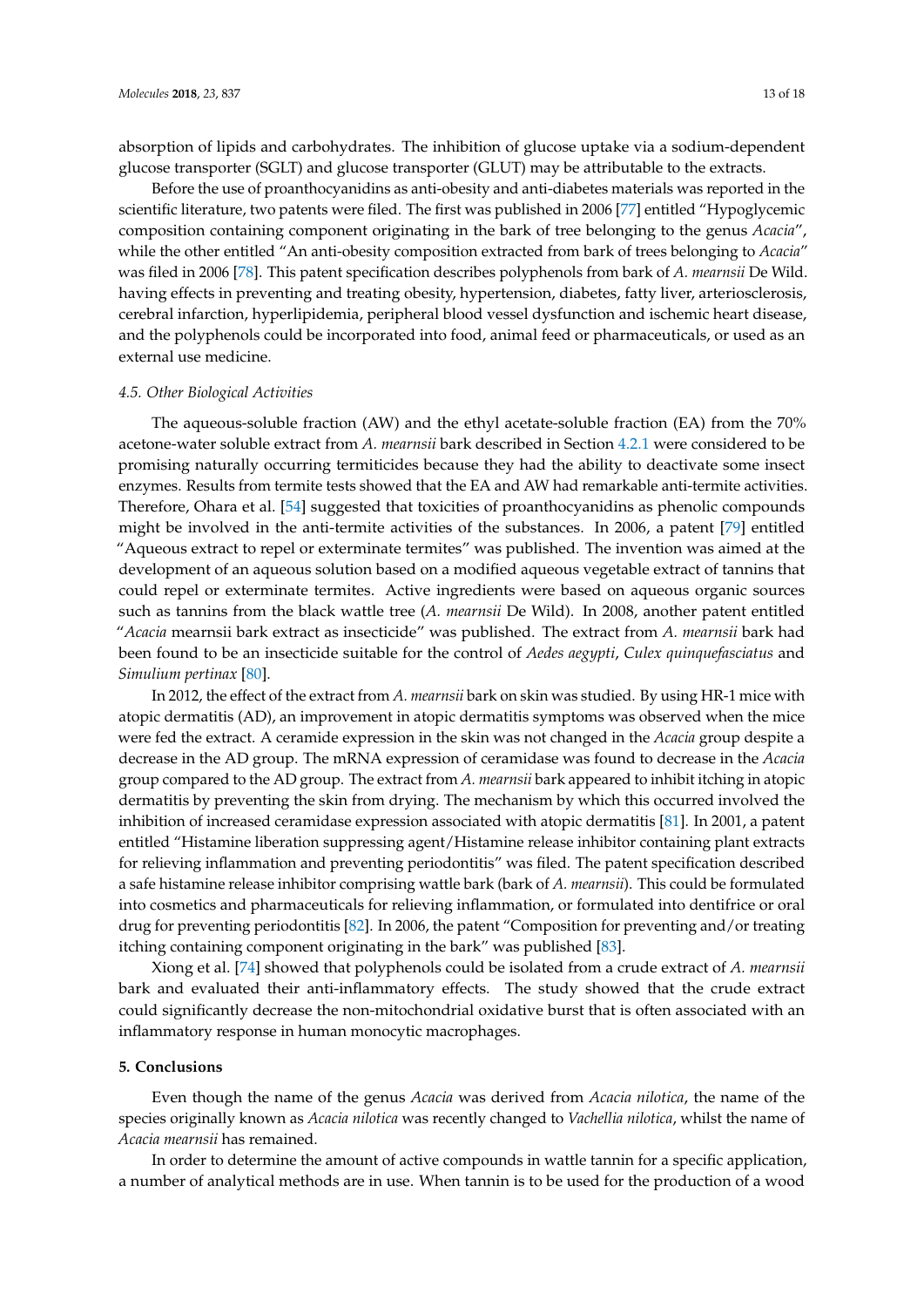adhesive, the Stiasny method is used; however when the tannin is to be used in the tanning of hides, the hide-powder method is usedA simple UV method has been found to estimate values found using both the Stiasny and hide-powder methods. The tannin contents in bark can also be estimated using NIR and NMR, although these techniques require data from wet chemistry.

The chemical composition of wattle tannin has been determined using traditional organic chemistry techniques such as isolation and identification of compounds. Tannin consists of polyflavanoids whose molecular masses which may range from 300 to 3000 with flavanoid units such as fisetinidol, robinetinidol, catechin and gallocatechin. All the chemical compounds isolated from wattle tannin have been updated. More detailed chemical composition information can be obtained using pyrolysis/GC analysis, electrospray mass spectrometry investigation and quantitative <sup>31</sup>P-NMR and HSQC analyses.

Studies on the relationships between antioxidant and anti-tumor activity of wattle tannin, viability of human neuroblastoma SH-SY5Y cells and the anti-hypertensive effects have been studied. Robinetinidol-(4β-8)-epigallocatechin 3-*O*-gallate was found to have antioxidant properties and could protect brain cells against acrolein-induced oxidative damage.

The antioxidant activity of proanthocyanidins from tannin was higher than that of flavan-3-ols monomers such as catechin and epigallocatechin gallate. As there are many reports on the relationship between antioxidant and a number of biological activities, the possibilities exist for making use of these properties of proanthocyanidins.

A total of fourteen papers and two patents reported the antimicrobial activities of wattle tannin. Generally, bacteria were more susceptible to the tannins than the fungal strains tested. Several bacteria were inhibited by the extract from *A. mearnsii* bark. The growth inhibition mechanisms of *E. coli* were investigated. An interaction between extracts from *A. mearnsii* bark and antibiotics have also been studied. The extracts from *A. mearnsii* bark inhibit the growth of cyanobacteria.

The proanthocyanidins from wattle tannin have the ability to inactivate digestive enzymes such as α-amylase, lipase and glucosidase. In vivo experiments on anti-obesity and anti-diabetes have also been reported. Several patents describing the behavior of these digestive enzymes in anti-diabetes and anti-obesity studies have been reported. There have been reports on the use of *Acacia* bark extract as an antitermite material, on the inhibition of itching in atopic dermatitis and anti-inflammatory effects.

In conclution, the growth of bacteria was inhibited by the extract from *A. mearnsii* bark, and a typical intestinal bacterium such as *E. coli*, *K. pneumoniae*, *P. vulgaris* and *S. marcescenes* was also inhibited by extracts. Based on these results, the *Acacia* bark extract may inhibit not only the growth of *E. coli*, *K. pneumoniae*, *P. vulgaris* and *S. marcescenes* but also the growth of other types of intestinal bacteria such as *Clostridium* and *Bacteroides*, the so-called "bad bacteria" If tannin extract from *A. mearnsii* bark inhibits growth of these "bad bacteria" in vivo evaluation, the extracts might be able to be used as a new dietary supplement, which could control the human intestinal microbiome to keep the body healthy.

**Acknowledgments:** The authors would like to thank Frank Lawson of the Department of Chemical Engineering, Monash University for his invaluable discussions and critical reading of this manuscript.

**Author Contributions:** Sosuke Ogawa and Yoshikazu Yazaki contributed equally to this work and finalized the manuscript.

**Conflicts of Interest:** The authors declare no conflict of interest.

## **References**

- <span id="page-13-0"></span>1. Yazaki, Y. Utilization of Flavonoid Compounds from Bark and Wood: A Review. *Nat. Prod. Commun.* **2015**, *10*, 513–520. [\[PubMed\]](http://www.ncbi.nlm.nih.gov/pubmed/25924541)
- <span id="page-13-1"></span>2. Stevens, P.F. "Fabaceae". Available online: [http://www.mobot.org/MOBOT/Research/APweb/orders/](http://www.mobot.org/MOBOT/Research/APweb/orders/fabalesweb.htm#Fabaceae) [fabalesweb.htm#Fabaceae](http://www.mobot.org/MOBOT/Research/APweb/orders/fabalesweb.htm#Fabaceae) (accessed on 17 January 2018).
- <span id="page-13-2"></span>3. Kewscience. Plants of the World online (/). Available online: [http://www.plantsoftheworldonline.org/](http://www.plantsoftheworldonline.org/taxon/urn:lsid:ipni.org:names:77089275-1) [taxon/urn:lsid:ipni.org:names:77089275-1](http://www.plantsoftheworldonline.org/taxon/urn:lsid:ipni.org:names:77089275-1) (accessed on 17 January 2018).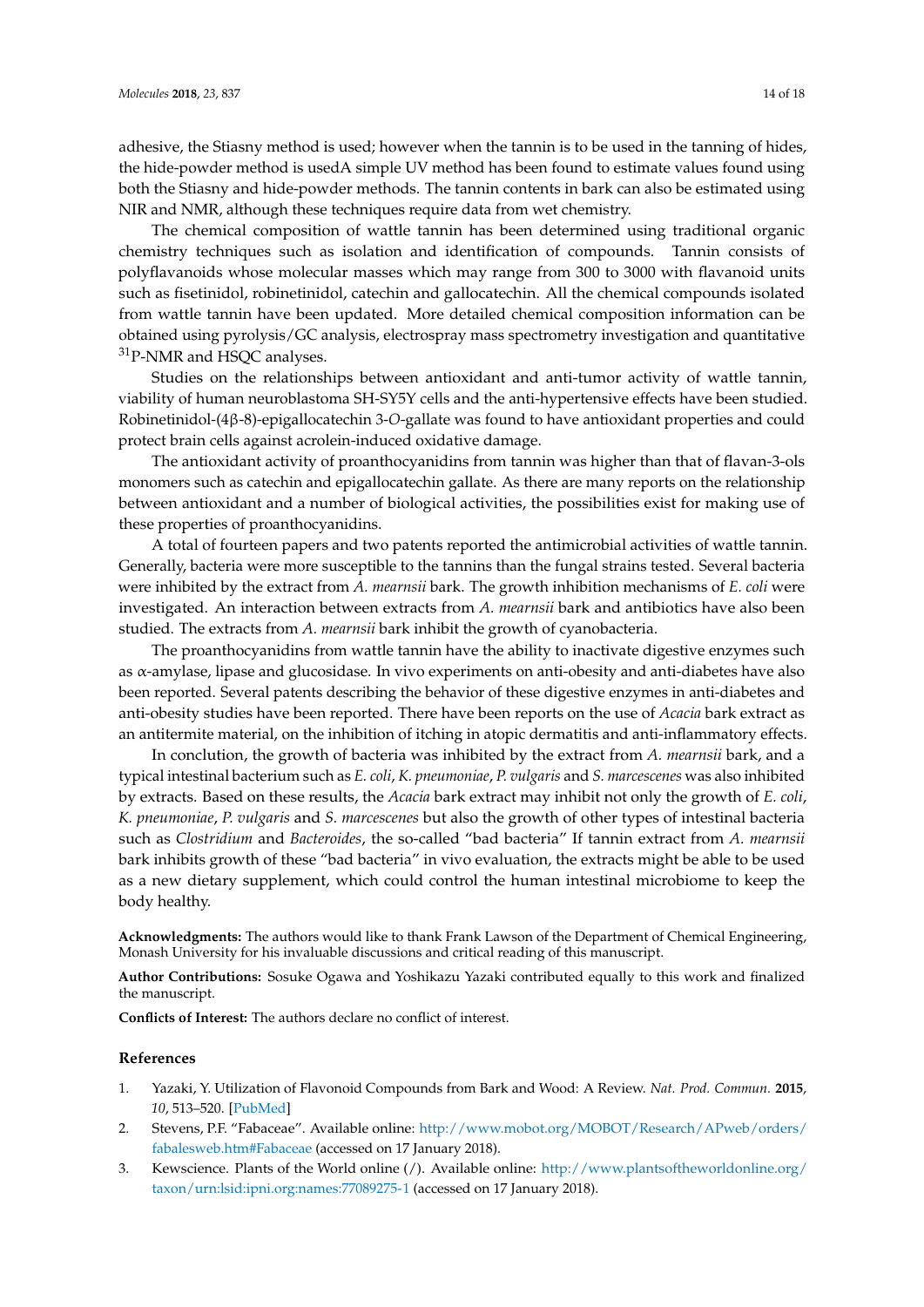- <span id="page-14-0"></span>4. Miller, P. The Gardeners Dictionary, 4th ed.London, UK, 1754.
- <span id="page-14-1"></span>5. Ross, J.H. A survey of some of the pre-Linnean history of the genus *Acacia*. *Bothalia* **1980**, *13*, 95–110. [\[CrossRef\]](http://dx.doi.org/10.4102/abc.v13i1/2.1293)
- <span id="page-14-2"></span>6. Linnaeus, C. *Species Plantarum*, 1st ed.; Laurentius Salvius: Stockholm, Sweden, 1753.
- <span id="page-14-3"></span>7. Orchard, A.E.; Maslin, B.R. Proposal to conserve the name *Acacia* (*Leguminosae*: *Mimosoideae*) with a new type. *Taxan* **2003**, *52*, 362–363. [\[CrossRef\]](http://dx.doi.org/10.2307/3647418)
- <span id="page-14-4"></span>8. Wattles-genus *Acacia*. Available online: <http://www.anbg.gov.au/Acacia/> (accessed on 17 January 2018).
- <span id="page-14-5"></span>9. Pedley, L. Derivation and dispersal of *Acacia* (Leguminosae), with particular reference to Australia, and the recognition of *Senegalia* and *Racosperma*. *Bot. J. Linn. Soc.* **1986**, *92*, 219–254. [\[CrossRef\]](http://dx.doi.org/10.1111/j.1095-8339.1986.tb01429.x)
- <span id="page-14-6"></span>10. Maslin, B.R.; Orchard, A.E.; West, J.G. Nomenclatural and classification history of *Acacia* (Leguminosae: Momosaoideae), and the implications of generic subdivision. Available online: [http://worldwidewattle.](http://worldwidewattle.com/infogallery/taxonomy/nomen-class.pdf) [com/infogallery/taxonomy/nomen-class.pdf](http://worldwidewattle.com/infogallery/taxonomy/nomen-class.pdf) (accessed on 17 January 2018).
- <span id="page-14-7"></span>11. Carruthers, J.; Robin, L. Taxonomic imperialism in the battles for *Acacia*: Identity and science in South Africa and Australia. *Trans. R. Soc. S. Afr.* **2010**, *65*, 48–64. [\[CrossRef\]](http://dx.doi.org/10.1080/00359191003652066)
- <span id="page-14-8"></span>12. Thiel, K.R.; Funk, V.A.; Iwatsuki, K.; Morat, P.; Peng, C.-I.; Raven, P.H.; Sarukhán, J.; Seberg, O. The controversy over the retypification of *Acacia* Mill. with an Australian type: A pragmatic view. *Taxon* **2011**, *60*, 194–198.
- <span id="page-14-9"></span>13. Kyalangalilwa, B.; Boatwright, J.S.; Daru, B.H.; Maurin, O.; Van der Bank, M. Phylogenetic position and revised classification of *Acacia s.l*. (Fabaceae: Mimosoideae) in Africa, including new combinations in *Vachellia* and *Senegalia*. *Bot. J. Linn. Soc.* **2013**, *172*, 500–523. [\[CrossRef\]](http://dx.doi.org/10.1111/boj.12047)
- <span id="page-14-10"></span>14. Rather, L.J.; Shahid-ul-Islam; Mohammad, F. *Acacia nilotica* (L.): A review of its traditional uses, phytochemistry, and pharmacology. *Sustain. Chem. Pharm.* **2015**, *2*, 12–30. [\[CrossRef\]](http://dx.doi.org/10.1016/j.scp.2015.08.002)
- <span id="page-14-11"></span>15. Dyer, C. New names for the African *Acacia* species in *Vachellia* and *Senegalia*. *Southern For. J. For. Sci.* **2014**, *76*. [\[CrossRef\]](http://dx.doi.org/10.2989/20702620.2014.980090)
- <span id="page-14-12"></span>16. Boatwright, J.S.; Van der Bank, M.; Maurin, O. Name changes in African *Acacia* species. *VELD FLORA* **2014**, *100*, 33.
- <span id="page-14-13"></span>17. De Wildeman, E.A.J. Vascular Plants APNI—Australian Plant Name Index. Available online: [https://biodiversity.org.au/nsl/services/APNI?publication=Wildeman%2C+E.A.J.+De+%281925%29%](https://biodiversity.org.au/nsl/services/APNI?publication=Wildeman%2C+E.A.J.+De+%281925%29%2C+Plantae+Bequaertianae+3&search=true&advanced=true&display=apni) [2C+Plantae+Bequaertianae+3&search=true&advanced=true&display=apni](https://biodiversity.org.au/nsl/services/APNI?publication=Wildeman%2C+E.A.J.+De+%281925%29%2C+Plantae+Bequaertianae+3&search=true&advanced=true&display=apni) (accessed on 17 January 2018).
- <span id="page-14-14"></span>18. Tame, T.; Kodela, P.; Conn, B.; Hill, K. Available online: [http://plantnet.rbgsyd.nsw.gov.au/cgi-bin/euctax.](http://plantnet.rbgsyd.nsw.gov.au/cgi-bin/euctax.pl?/PlantNet/wattle=&name=Acacia+mearnsii) [pl?/PlantNet/wattle=&name=Acacia+mearnsii](http://plantnet.rbgsyd.nsw.gov.au/cgi-bin/euctax.pl?/PlantNet/wattle=&name=Acacia+mearnsii) (accessed on 17 January 2018).
- <span id="page-14-15"></span>19. World Wide Wattle. *Acacia mearnsii* De Wild. Available online: [http://worldwidewattle.com/speciesgallery/](http://worldwidewattle.com/speciesgallery/species-intro.php?id=17958) [species-intro.php?id=17958](http://worldwidewattle.com/speciesgallery/species-intro.php?id=17958) (accessed on 17 January 2018).
- <span id="page-14-16"></span>20. Wiersum, K.F. *Acacia mearnsii* De Wild. In *Plant Resources of South-East Asia No. 3. Dye and Tannin-producing Plants*; Lemmens, R.H.M.J., Wulijarni-Soetjipto, N., Eds.; Pudoc/Prosea: Wageningen, The Netherlands, 1991; pp. 41–45.
- <span id="page-14-17"></span>21. Turnbull, J.W.; Midgley, S.J.; Cossaltar, C. Tropical *Acacias* planted in Asia: An overview. In *Recent Developments in Acacia Planting, Proceedings of the Third International Acacia Workshop, Hanoi, Vietnam, 27–31 October 1997*; Turnbull, J.W., Compton, H.R., Pinyopusarerk, K., Eds.; Fores Science Institute of Vietnam: Hanoi, Vietnam.
- <span id="page-14-18"></span>22. Roux, D.G. Study of the affinity of black wattle extract constituents. Part I. Affinity of polyphenols for swollen collagen and cellulose in water. *J. Soc. Leather Trades' Chem.* **1955**, *39*, 80–91.
- <span id="page-14-19"></span>23. Yazaki, Y.; Zheng, G.; Searle, S.D. Extractives Yields and Polyfavanoid Contents of *Acacia mearnsii* Barks in Australia. *Aust. For.* **1990**, *53*, 148–153. [\[CrossRef\]](http://dx.doi.org/10.1080/00049158.1990.10676071)
- <span id="page-14-20"></span>24. Zheng, G.; Lin, Y.; Yazaki, Y. Comparing Molecular Size Distribution of Tannin Extracts from *Acacia mearnsii* Bark from Different Countries. *Holzforshung* **1988**, *42*, 407–408.
- <span id="page-14-21"></span>25. Anon. *Official Method of Analysis*, 4th ed.; Society of Leather Trades' Chemists: Hertfordshire, UK, 1965.
- <span id="page-14-22"></span>26. Zheng, G.; Lin, Y.; Yazaki, Y. Bark tannin contents of *Acacia mearnsii* provenances and the relationship between the hide-powder and the Stiasny methods of estimation. *Aust. For.* **1991**, *54*, 209–211.
- <span id="page-14-23"></span>27. Roux, D.G. Photometric methods of tannin analysis for black wattle tannin. *J. Soc. Leather Technol. Chem.* **1951**, *35*, 322–337.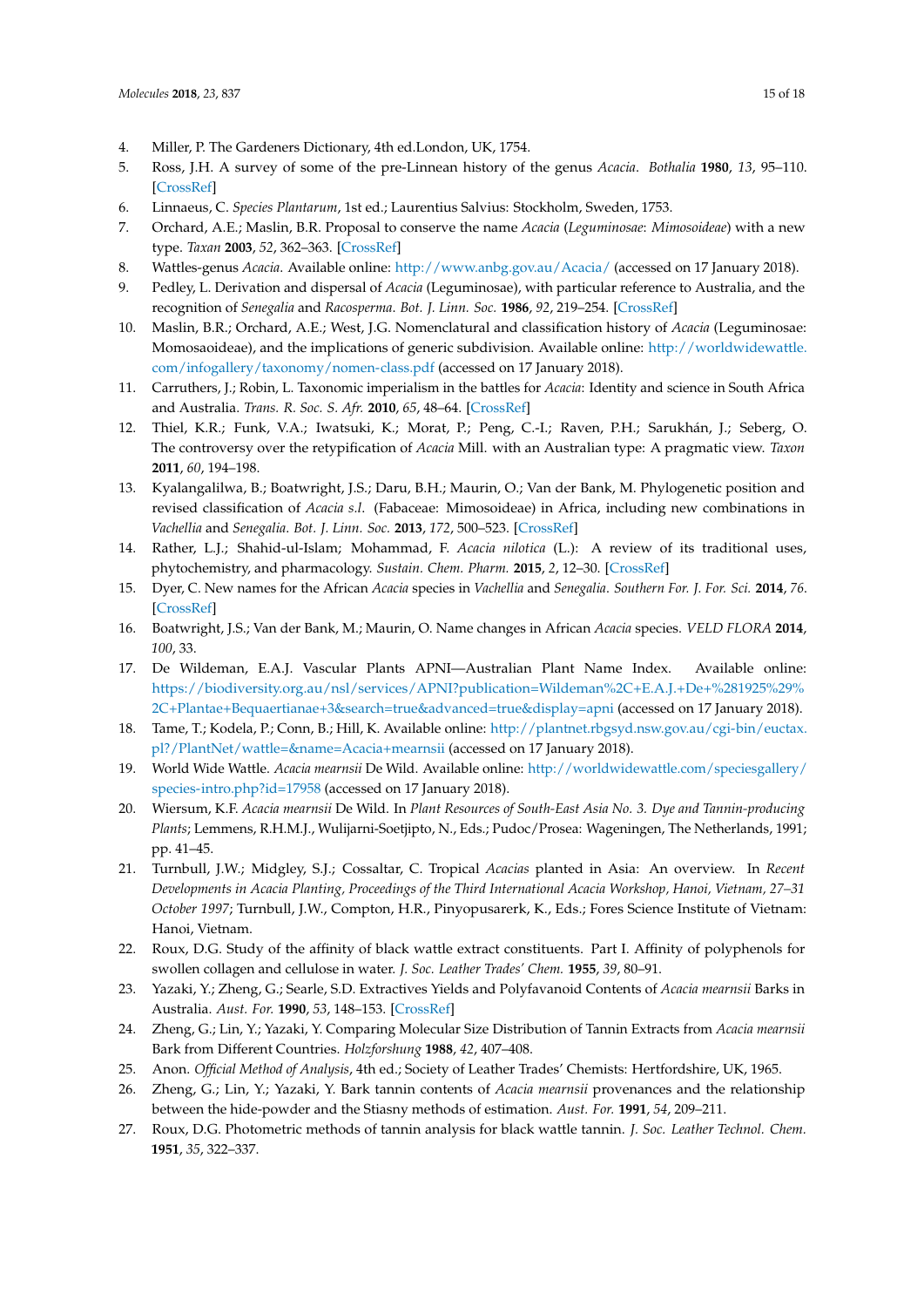- <span id="page-15-0"></span>28. Yazaki, Y.; Gu, R.; Lin, Y.; Chen, W.; Nguyen, N.K. Analyses of Black Wattle (*Acacia mearnsii*) Tannins-Relationships Among the Hide-Powder, the Stiasny and the Ultra-Violet (UV) Methods. *Holzforschung* **1993**, *47*, 57–61. [\[CrossRef\]](http://dx.doi.org/10.1515/hfsg.1993.47.1.57)
- <span id="page-15-1"></span>29. Donkin, M.J.; Pearce, J. Tannin analysis by near infrared spectroscopy. *J. Soc. Leather Technol. Chem.* **1995**, *79*, 8–11.
- <span id="page-15-2"></span>30. Schimleck, L.R.; Yazaki, Y. Analysis of Black Wattle (*Acacia mearnsii* De Wild.) Bark by Near Infrared Spectroscopy. *Holzforschung* **2003**, *57*, 527–532. [\[CrossRef\]](http://dx.doi.org/10.1515/HF.2003.078)
- <span id="page-15-3"></span>31. Menezes, C.M.; Ben da Costa, A.; Renner, R.R.; Bastos, L.F.; Ferrão, M.F.; Dressler, V.L. Direct determination of tannins in *Acacia mearnsii* bark using near-infrared spectroscopy. *Anal. Methods* **2014**, *6*, 8299–8305. [\[CrossRef\]](http://dx.doi.org/10.1039/C4AY01558D)
- <span id="page-15-4"></span>32. Grasel, F.S.; Marcelo, M.C.A.; Ferrão, M.F. Development of an inexpensive, practical and non-destructive methodology based on digital images from a scanner for the classification of commercial tannins from *Acacia mearnsii*. *Anal. Methods* **2017**, *9*, 3977–3982. [\[CrossRef\]](http://dx.doi.org/10.1039/C7AY00945C)
- <span id="page-15-5"></span>33. Reid, D.G.; Bonnet, S.L.; Kemp, G.; van der Westhuizen, J.H. Analysis of commercial proanthocyanidins. Part 4: solid state <sup>13</sup>C-NMR as a tool for *in situ* analysis of proanthocyanidin tannins, in heartwood and bark of *Quebracho* and *Acacia*, and related species. *Phytochemistry* **2013**, *94*, 243–248. [\[CrossRef\]](http://dx.doi.org/10.1016/j.phytochem.2013.06.007) [\[PubMed\]](http://www.ncbi.nlm.nih.gov/pubmed/23838626)
- <span id="page-15-6"></span>34. Botha, J.J.; Ferreira, D.; Roux, D.G. Condensed Tannins: Direct Synthesis, Structure, and Absolute Configuration of Four Biflavonoids from Black Wattle Bark ('Mimosa') Extract. *J. Chem. Soc. Chem. Commun.* **1978**, 700–702. [\[CrossRef\]](http://dx.doi.org/10.1039/C39780000700)
- <span id="page-15-7"></span>35. Botha, J.J.; Ferreira, D.; Roux, D.G. Condensed Tannins: Condensation Mode and Sequence during Formation of Synthetic and Natural Triflavonoids. *J. Chem. Soc. Chem. Commun.* **1979**, 510–512. [\[CrossRef\]](http://dx.doi.org/10.1039/c39790000510)
- <span id="page-15-8"></span>36. Shen, Z.; Yu, Q.; Chen, X.; Shen, H.; Xiao, Z. Study on black wattle tannins. III. Isolation and identification of proanthocyanidins and their <sup>13</sup>C-NMR characteristics. *Linchan Huaxue Yu Gongye* **1991**, *11*, 85–95.
- <span id="page-15-9"></span>37. Roux, D.G. Review Article: Recent advances in the chemistry and chemical utilization of the natural condensed tannins. *Phytochemistry* **1972**, *11*, 1219–1230. [\[CrossRef\]](http://dx.doi.org/10.1016/S0031-9422(00)90068-2)
- <span id="page-15-10"></span>38. Saayman, H.M.; Roux, D.G. The origins of tannins and flavonoids in black-wattle barks and heartwoods, and their associated "non-tannin" components. *Biochem. J.* **1965**, *97*, 794–801. [\[CrossRef\]](http://dx.doi.org/10.1042/bj0970794) [\[PubMed\]](http://www.ncbi.nlm.nih.gov/pubmed/5881667)
- <span id="page-15-11"></span>39. Kusano, R.; Ogawa, S.; Matsuo, Y.; Tanaka, T.; Yazaki, Y.; Kouno, I. α-Amylase and lipase inhibitory activity and structural characterization of *Acacia* bark proantocyanidins. *J. Nat. Prod.* **2011**, *74*, 119–128. [\[CrossRef\]](http://dx.doi.org/10.1021/np100372t) [\[PubMed\]](http://www.ncbi.nlm.nih.gov/pubmed/21192716)
- <span id="page-15-12"></span>40. Ohara, S.; Yasuta, Y.; Ohi, H. Structure elucidation of condensed tannins from barks by pyrolysis/gas chromatography. *Holzforschung* **2003**, *57*, 145–149. [\[CrossRef\]](http://dx.doi.org/10.1515/HF.2003.023)
- <span id="page-15-13"></span>41. Venter, P.B.; Senekal, N.D.; Kemp, G.; Amra-Jordaan, M.; Khan, P.; Bonnet, S.L.; van der Westhuizen, J.H. Analysis of commercial proanthocyanidins. Part 3: The chemical composition of wattle (*Acacia mearnsii*) bark extract. *Phytochemistry* **2012**, *83*, 153–167. [\[CrossRef\]](http://dx.doi.org/10.1016/j.phytochem.2012.07.012) [\[PubMed\]](http://www.ncbi.nlm.nih.gov/pubmed/22917955)
- <span id="page-15-14"></span>42. Crestini, C.; Lange, H.; Bianchetti, G. Detailed chemical composition of condensed tannins via quantitative (31) P NMR and HSQC analyses: *Acacia catechu*, *Schinopsis balansae*, and *Acacia mearnsii*. *J. Nat. Prod.* **2016**, *79*, 2287–2295. [\[CrossRef\]](http://dx.doi.org/10.1021/acs.jnatprod.6b00380) [\[PubMed\]](http://www.ncbi.nlm.nih.gov/pubmed/27551744)
- <span id="page-15-15"></span>43. Liu, X.; Wang, F. Investigation on biological activities of proanthocyanidins from black wattle bark. *Chem. Ind. For. Prod.* **2007**, *27*, 43–48.
- <span id="page-15-16"></span>44. Shen, X.; Wang, Y.; Wang, F. Characterisation and biological activities of proanthocyanidins from the barks of *Pinus massonian* and *Acacia mearnsii*. *Nat. Prod. Res.* **2010**, *24*, 590–598. [\[CrossRef\]](http://dx.doi.org/10.1080/14786410903194472) [\[PubMed\]](http://www.ncbi.nlm.nih.gov/pubmed/20397109)
- <span id="page-15-17"></span>45. Huang, W.; Niu, H.; Xue, X.; Li, J.; Li, C. Robinetinidol-(4β→8)-epigallocatechin 3-*O*-gallate, a galloyl dimer prorobinetinidin from *Acacia mearnsii* De Wild, effectively protects human neuroblastoma SH-SY5Y cells against acrolein-induced oxidative damage. *J. Alzheimer's Dis.* **2010**, *2*, 493–506. [\[CrossRef\]](http://dx.doi.org/10.3233/JAD-2010-090886) [\[PubMed\]](http://www.ncbi.nlm.nih.gov/pubmed/20555145)
- <span id="page-15-18"></span>46. Zhou, M.; Liu, G.; He, L.; Wang, F. Preparation and antioxidant activity of proanthocyanidins dimers from *Acacia mearnsii* De Willd. *Chem. Ind. For. Prod.* **2017**, *37*, 135–140.
- <span id="page-15-19"></span>47. Ikarashi, N.; Toda, T.; Hatakeyama, Y.; Kusunoki, Y.; Kon, R.; Mizukami, N.; Kaneko, M.; Ogawa, S.; Sugiyama, K. Anti-Hypertensive Effects of Acacia Polyphenol in Spontaneously Hypertensive Rat. *Int. J. Mol. Sci.* **2018**, *19*, 700. [\[CrossRef\]](http://dx.doi.org/10.3390/ijms19030700) [\[PubMed\]](http://www.ncbi.nlm.nih.gov/pubmed/29494506)
- <span id="page-15-20"></span>48. Nakamoto, Y.; Tsunoda, T.; Ono, K.; Yazaki, Y.; Tongi, L.Y.; Lawson, F.; Uhlherr, P.H.T. Active Oxygen Scavenger Prepared from *Acacia* Plant Bark, and Composition Made from the Same. Jp. Patent 2004352639, 16 December 2004.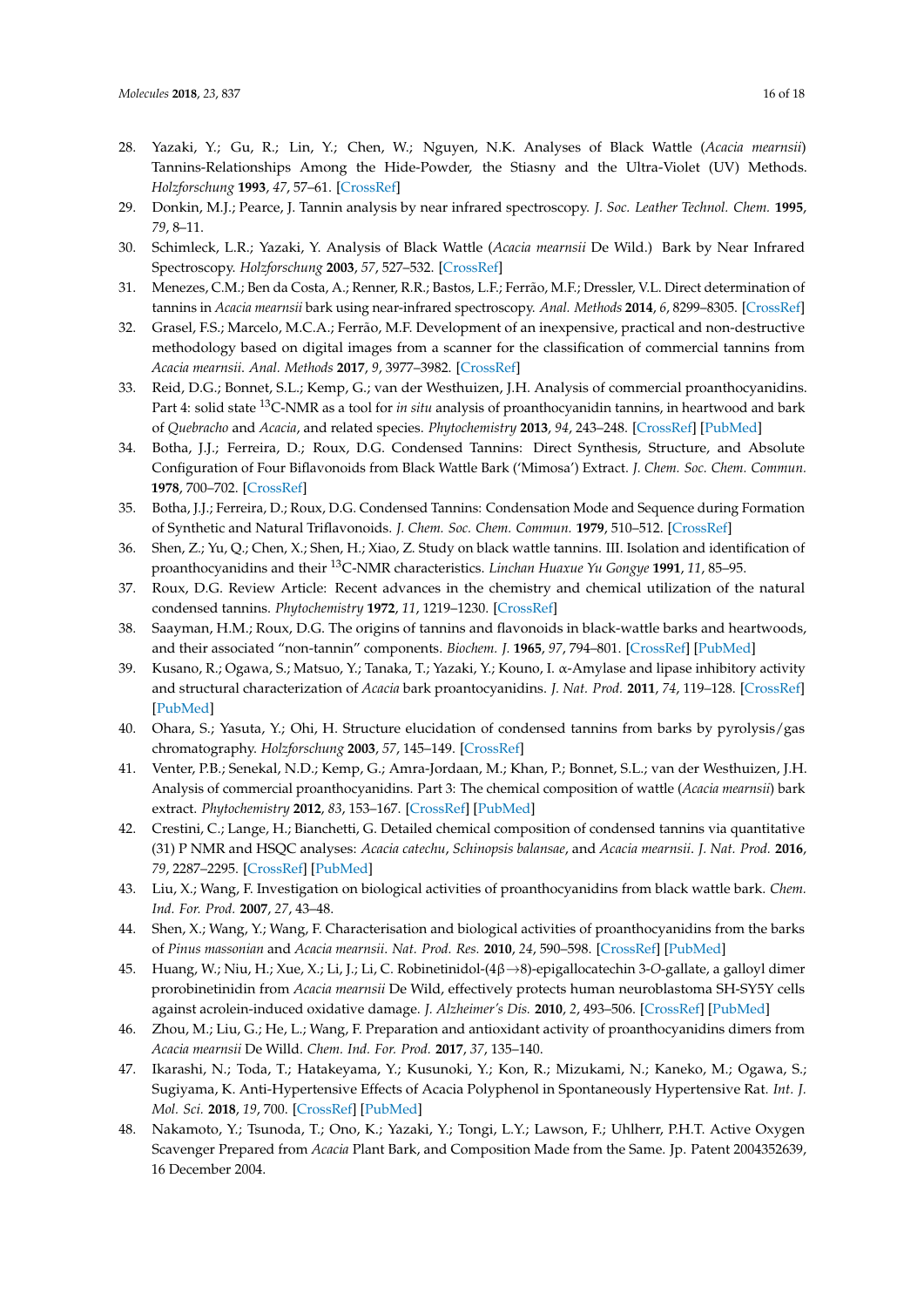- <span id="page-16-0"></span>49. Nakamoto, Y.; Ono, K. Antioxidant Composition Containing Component Originating in the Bark of Tree Belonging to the Genus *Acacia*. Jp. Patent 2006306803, 9 November 2006.
- <span id="page-16-1"></span>50. Nakamoto, Y.; Ono, K. Composition for Preventing and/or Treating Tumor Containing Component Originating in the Bark of Tree Belonging to the Genus *Acacia*. Jp. Patent 2006306801, 9 November 2006.
- <span id="page-16-2"></span>51. Wiid, M.N. Anti-Oxidant Compositions. WO Patent 2009126976, 15 October 2009.
- <span id="page-16-3"></span>52. Ohara, S.; Suzuki, K.; Ohira, T. Condensed tannins from *Acacia mearnsii* and their biological activities. *Mokuzai Gakkaishi.* **1994**, *40*, 1363–1374.
- <span id="page-16-4"></span>53. Olajuyigbe, O.O.; Afolayan, A.J. Pharmacological assessment of the medicinal potential of *Acacia mearnsii* De Wild.: antimicrobial and toxicity activities. *Int. J. Mol. Sci.* **2012**, *13*, 4255–4267. [\[CrossRef\]](http://dx.doi.org/10.3390/ijms13044255) [\[PubMed\]](http://www.ncbi.nlm.nih.gov/pubmed/22605976)
- <span id="page-16-5"></span>54. Dos Santos, C.; Vargas, Á.; Fronza, N.; dos Santos, J.H.Z. Structural, textural and morphological characteristics of tannins from *Acacia mearnsii* encapsulated using sol-gel methods: Applications as antimicrobial agents. *Colloids Surf. B: Biointerfaces* **2017**, *151*, 26–33. [\[CrossRef\]](http://dx.doi.org/10.1016/j.colsurfb.2016.11.041) [\[PubMed\]](http://www.ncbi.nlm.nih.gov/pubmed/27940166)
- <span id="page-16-6"></span>55. Timotheo, C.A.; Lauer, C.M., Jr. Toxicity of vegetable tannin extract from *Acacia mearnsii* in *Saccharomyces cerevisiae*. *Int. J. Environ. Sci. Technol.* **2017**, *15*, 659–664. [\[CrossRef\]](http://dx.doi.org/10.1007/s13762-017-1430-z)
- <span id="page-16-7"></span>56. Morandi, L.A.P.; Morandi, J.L.P. Antifungal Composition Based on Plant Extracts for Treatment of Green Wood. Br. Patent 2006001476, 18 December 2007.
- <span id="page-16-8"></span>57. Zhang, L.; Li, J.; Liu, Y. Compounded Bacteriostatic Agent Containing Plant Polyphenol. Cn. Patent 1957697, 9 May 2007.
- <span id="page-16-9"></span>58. Smith, A.H.; Imlay, J.A.; Mackie, R.I. Increasing the oxidative stress response allows *Escherichia coli* to overcome inhibitory effects of condensed tannins. *Appl. Environ. Microbiol.* **2003**, *69*, 3406–3411. [\[CrossRef\]](http://dx.doi.org/10.1128/AEM.69.6.3406-3411.2003) [\[PubMed\]](http://www.ncbi.nlm.nih.gov/pubmed/12788743)
- <span id="page-16-10"></span>59. Zoetendal, E.G.; Smith, A.H.; Sundset, M.A.; Mackie, R.I. The BaeSR two-component regulatory system mediates resistance to condensed tannins in *Escherichia coli*. *Appl. Environ. Microbiol.* **2008**, *74*, 535–539. [\[CrossRef\]](http://dx.doi.org/10.1128/AEM.02271-07) [\[PubMed\]](http://www.ncbi.nlm.nih.gov/pubmed/18039828)
- <span id="page-16-11"></span>60. Olajuyigbe, O.O.; Afolayan, A.J. In vitro antibacterial and time-kill assessment of crude methanolic stem bark extract of *Acacia mearnsii* De Wild against bacteria in shigellosis. *Molecules* **2012**, *17*, 2103–2118. [\[CrossRef\]](http://dx.doi.org/10.3390/molecules17022103) [\[PubMed\]](http://www.ncbi.nlm.nih.gov/pubmed/22354188)
- <span id="page-16-12"></span>61. Olajuyigbe, O.O.; Afolayan, A.J. A comparative effect of the alcoholic and aqueous extracts of *Acacia mearnsii* De Wild on protein leakage, lipid leakage and ultrastructural changes in some selected bacterial strains as possible mechanisms of antibacterial action. *J. Pure Appl. Microbiol.* **2014**, *8*, 1243–1257.
- <span id="page-16-13"></span>62. Olajuyigbe, O.O.; Afolayan, A.J. Synergistic interactions of methanolic extract of *Acacia mearnsii* De Wild. with antibiotics against bacteria of clinical relevance. *Int. J. Mol. Sci.* **2012**, *13*, 8915–8932. [\[CrossRef\]](http://dx.doi.org/10.3390/ijms13078915) [\[PubMed\]](http://www.ncbi.nlm.nih.gov/pubmed/22942742)
- <span id="page-16-14"></span>63. Olajuyigbe, O.O.; Coopoosamy, R.M. Influence of first-line antibiotics on the antibacterial activities of acetone stem bark extract of *Acacia mearnsii* De Wild. against drug-resistant bacterial isolates. *Evid. Based Complement. Alternat. Med* **2014**, *2014*, 423751. [\[CrossRef\]](http://dx.doi.org/10.1155/2014/423751) [\[PubMed\]](http://www.ncbi.nlm.nih.gov/pubmed/25101132)
- <span id="page-16-15"></span>64. Klug, T.V.; Novello, J.; Laranja, D.C.; Aguirre, T.A.S.; de Oliveira Rios, A.; Tondo, E.C.; dos Santos, R.P.; Bender, R.J. Effect of tannin extracts on biofilms and attachment of *Escherichia coli* on lettuce leaves. *Food Bioprocess Technol.* **2016**, *10*, 275–283. [\[CrossRef\]](http://dx.doi.org/10.1007/s11947-016-1812-0)
- <span id="page-16-16"></span>65. Zhou, L.; Bi, Y.; Jiang, L.; Wang, Z.; Chen, W. Effect of black wattle (*Acacia mearnsii*) extract on blue-green algal bloom control and plankton structure optimization: a field mesocosm experiment. *Water Env. Res.* **2012**, *84*, 2133–2142. [\[CrossRef\]](http://dx.doi.org/10.2175/106143012X13418552642083)
- <span id="page-16-17"></span>66. Luo, K.; Liu, D.; Zhou, L.; Chen, W. Allelopathic inhibitory effect of the *Acacia mearnsii* extracts on *Microcystis aeruginosa*. *J. Shenzhen Univ. Sci. Eng.* **2014**, *31*, 205–209. [\[CrossRef\]](http://dx.doi.org/10.3724/SP.J.1249.2014.02205)
- <span id="page-16-18"></span>67. Liu, Z.; Zhou, L.; Liu, D.; Zhu, Q.; Chen, W. Inhibitory mechanisms of *Acacia mearnsii* extracts on the growth of *Microcystis aeruginosa*. *Water Sci. Technol.* **2015**, *71*, 856–861. [\[CrossRef\]](http://dx.doi.org/10.2166/wst.2015.038) [\[PubMed\]](http://www.ncbi.nlm.nih.gov/pubmed/25812094)
- <span id="page-16-19"></span>68. Takagi, K.; Mitsunaga, T. Tyrosinase inhibitory activity of proanthocyanidins from woody plants. *J. Wood Sci.* **2003**, *49*, 461–465. [\[CrossRef\]](http://dx.doi.org/10.1007/s10086-002-0496-4)
- <span id="page-16-20"></span>69. Abe, I.; Mitsunaga, T.; Takagi, K.; Shimomura, K. Preparation for External Use for Skin/Novel Use of Extract Isolated from Bark of Larch, Acacia or Duramen of *Schinopsis lorentsii* as Skin Whitening Agent. Jp. Patent 10025238, 27 January 1998.
- <span id="page-16-21"></span>70. Cuirong, L. Skin Deep-Clean Facial Cream for Suppressing Tyrosinase and Decomposing Melanin. Cn. Patent 106963681, 21 July 2017.